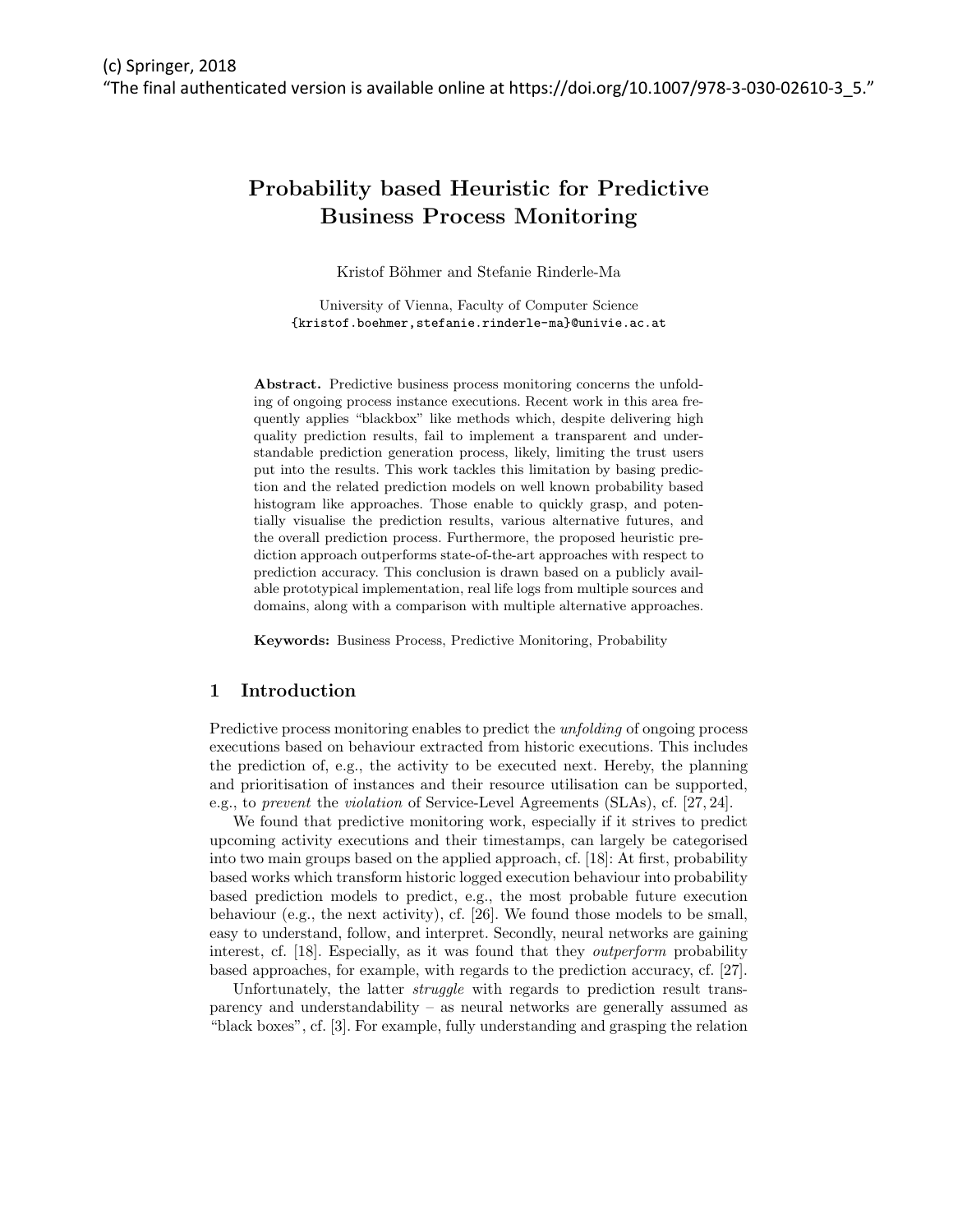and inner organisation between hundreds of neurons, which today's increasingly larger and complex neural networks (prediction models, resp.) are composed of, cf. [27], is extremely challenging. Further, given today's network complexity, it is hardly possible to fully grasp why/how such a complex neural network generated a specific outcome or how changing the network/neurons would affect it, cf. [21]. So, novel techniques are required which: a) combine the advantages of probability based techniques (model/result traceability and understandability); and b) neural network based techniques (high prediction result accuracy).

Hence, inspired by this observation this paper proposes a probability based prediction technique to predict the next execution event (activity, timestamp). Formally: Let  $p$  be an execution trace of process  $P$  for which the next execution event should be predicted. Further let  $L$  hold all historic execution traces  $t$  of P. The key idea is to: first, identify the relevant traces in L for this task, and secondly to create a probability based prediction model  $M$  from them. Here, trace relevance is measured based on the similarity of the execution events in  $p$ and t. Finally, the most probable next event for  $p$  is determined based on  $M$ .

So, instead of complex almost unfathomable neural network based prediction models this work generates and applies simplistic histogram based probability distributions. Its feasibility is analysed by comparing a prototypical implementation of the proposed approach with state-of-the-art neural network and probability based approaches using real-life execution logs from multiple domains.

This paper is organised as follows: Prerequisites and the proposed approach are introduced in Section 2. The proposed prediction approach (i.e., prediction model generation and its application) is, in detail, described in Section 2 and 3. Related work is discussed in Section 5 while Section 4 holds the evaluation. Finally, conclusions, discussions, and future work is given in Section 6.

# 2 Prerequisites and General Approach

The presented approach enables to predict, based on a given (sub) trace  $p$ , the next execution event (i.e., activity and timestamp). For this a prediction model M is generated from historic traces  $L$  (log, resp.), those are: a) automatically generated by process engines; b) representing real behaviour (including noise and ad hoc changes); and c) independent from outdated documentation, cf. [20]. This section, for the sake of understanding, focuses on next event activity prediction to outline the general proposed prediction approach. The more complex prediction of next event timestamps builds on and extends this approach in Sect. 3.

**Definition 1 (Execution log).** Let L be a set of execution traces  $t \in L$ ;  $t \; := \; \langle e_1, \cdots, e_n \rangle$  holds a non-empty ordered list of execution events  $e_i \; := \;$ (ea, et);  $e_i$  represents the execution of activity  $e_i$  ea at timestamp  $e_i$  et  $\in \mathbb{R}_{>0}$ ;  $t$ 's order is given by  $e_i.et$ , i.e., the events' timestamp, cf. [5]. Based on a given event  $e_i$  and trace,  $\bullet e_i$  determines its preceding event, i.e.,  $\bullet e_i = e_{i-1}$  if  $i > 1$ .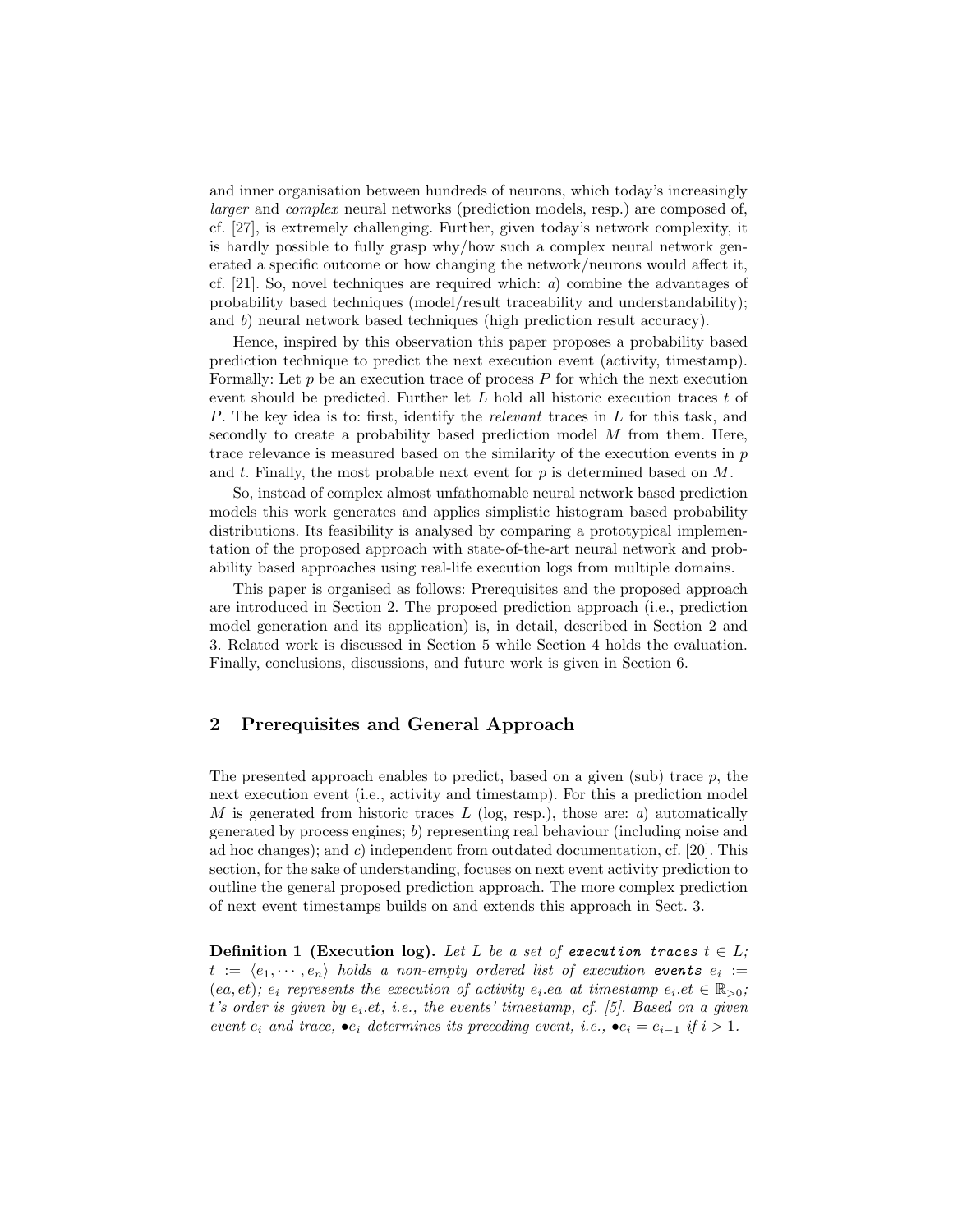This notion represents information provided by process execution log formats, such as, the eXtensible Event Stream<sup>1</sup>, but also holds the necessary information (activities and timestamps) for the prediction of execution events. Accordingly, the first event  $e_1$  for trace  $t_1$  of the running example, cf. Table 1, is  $t_1.e_1 = (A, 23)$ . Auxiliary functions:  $\langle \cdot \rangle_i$  and  $\langle \cdot \rangle_{[f,k]}$  retrieve the element with index i (former) or a range of indexes (latter) where  $f \leq i \leq k$ , while  $\langle \cdot \rangle^l$  retrieves the last element. |T| determines the length and  $T^0$  retrieves a random element from a list/set T.



Fig. 1. Proposed probability based predictive monitoring approach – overview

Fig. 1 gives an overview on the proposed three staged prediction heuristic: Sect. 2 (activity) and 3 (timestamp). The core component is a probability based prediction model M which is generated based on a selection of given historic execution traces  $t \in L$  and an incomplete executions trace  $p \notin L$  – for which the next event should be predicted. Both,  $p$  and  $L$  are assumed as given input (prerequisites). Not each trace  $t \in L$  is relevant for the prediction model M.

This is because some traces  $t \in L$  are too dissimilar from  $p \notin L$  to provide a glimpse on  $p$ 's future behaviour  $(1)$ . For example, because t and p follow dissimilar control flow execution paths in  $P$  so that behaviour in  $t$  does not allow to draw reliable conclusions for  $p$ 's upcoming events. Compare, for example, trace  $t_4$  and  $t_1$  in Table 1, both represent an execution of  $P_1$  with vastly different activity orders and occurrences which could stem, e.g., from different control flow decision node evaluations. Accordingly, we propose to utilise the dissimilarity/distance between the given traces when deciding which traces in  $L$  are used to build  $M$ .

Table 1. Realistic running example log L, cf. Helpdesk-Logs in Sect. 4

|       |  | $E$ reflix $\epsilon_i := (\epsilon u, \epsilon v)$ where $\epsilon u = \alpha \epsilon u$ is equively equaller statistic                                                                                                                                                                                                                                                                                                                                                                                                          |       |       |       |       |
|-------|--|------------------------------------------------------------------------------------------------------------------------------------------------------------------------------------------------------------------------------------------------------------------------------------------------------------------------------------------------------------------------------------------------------------------------------------------------------------------------------------------------------------------------------------|-------|-------|-------|-------|
|       |  | Process P Trace $t \parallel e_1$ $e_2$                                                                                                                                                                                                                                                                                                                                                                                                                                                                                            | $e_3$ | $e_4$ | $e_5$ | $e_6$ |
|       |  |                                                                                                                                                                                                                                                                                                                                                                                                                                                                                                                                    |       |       |       |       |
| $P_1$ |  |                                                                                                                                                                                                                                                                                                                                                                                                                                                                                                                                    |       |       |       |       |
| $P_1$ |  |                                                                                                                                                                                                                                                                                                                                                                                                                                                                                                                                    |       |       |       |       |
| $P_1$ |  | $\begin{array}{c c} t_1 & (\texttt{A},\texttt{23}) \rightarrow (\texttt{E},\texttt{32}) \rightarrow (\texttt{E},\texttt{37}) \rightarrow (\texttt{F},\texttt{40}) \rightarrow (\texttt{E},\texttt{47}) \rightarrow (\texttt{D},\texttt{53}) \\ t_2 & (\texttt{A},\texttt{49}) \rightarrow (\texttt{E},\texttt{54}) \rightarrow (\texttt{F},\texttt{61}) \rightarrow (\texttt{E},\texttt{68}) \rightarrow (\texttt{B},\texttt{69}) \rightarrow (\texttt{D},\texttt{78}) \\ t_3 & (\texttt{A},\texttt{40}) \rightarrow (\texttt{F},$ |       |       |       |       |

Event  $e_i := (e_i, e_j)$  where  $e_i = \text{activity}$ ,  $e_j = \text{timestamp}$ 

The applied distance measurement is inspired by the Damerau-Levenstein distance (DL for short)  $[10]$  – a common algorithm to measure the dissimilarity

 $^1$  http://www.xes-standard.org - IEEE 1849-2016 XES Standard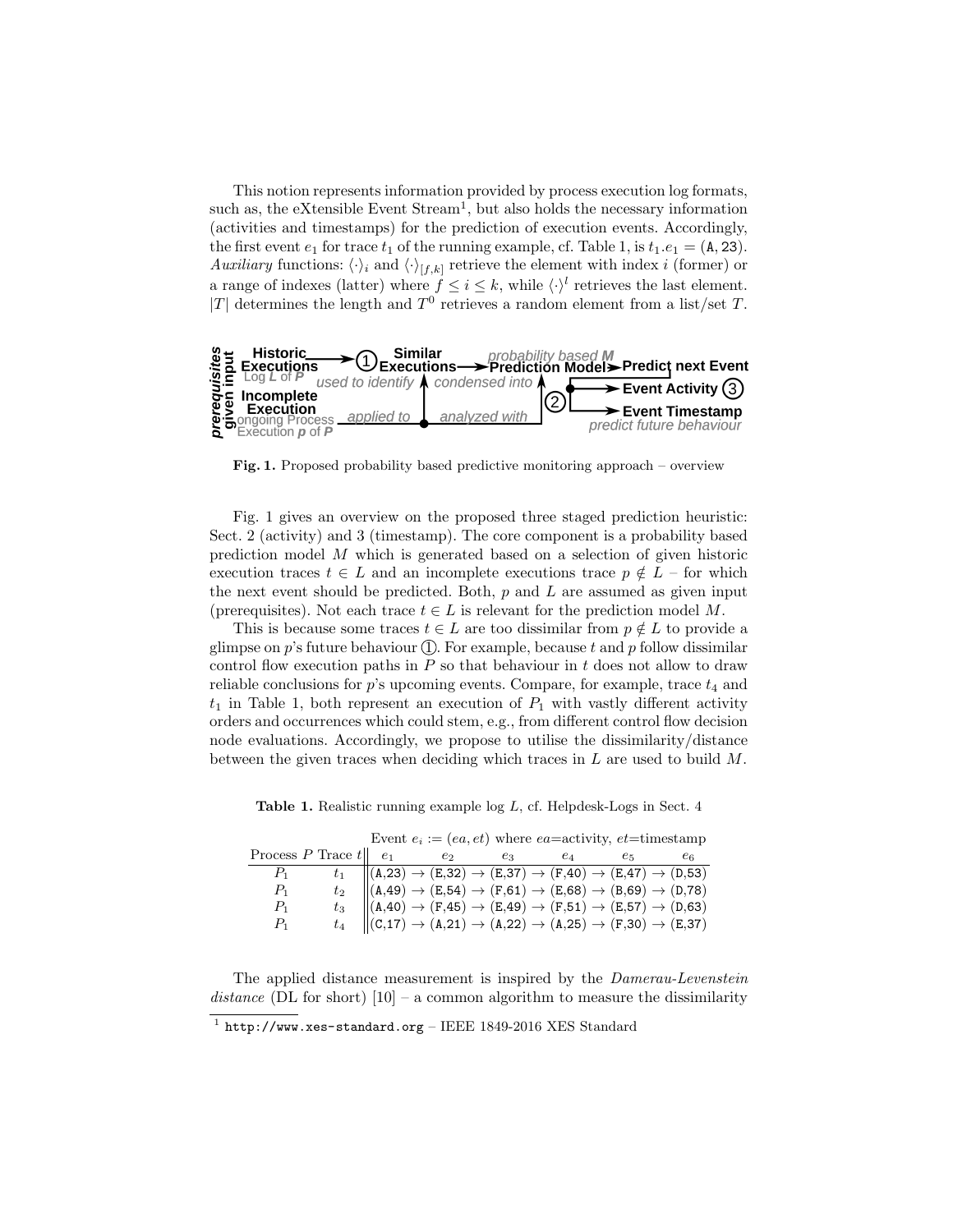between two sequences (traces, resp.). Here, this metric was chosen, over other approaches, such as, the Levenstein distance [23], which is frequently applied by existing prediction work, such as, [12]. This is because DL explicitly supports the transposition of a sequences' elements, cf. Def 2 – enabling to support parallel executions with varying activity orders but still comparable behaviour, cf. [27].

Definition 2 (Damerau-Levenstein activity based trace dissimilarity). Let  $t$  and  $t'$  be two traces. Their dissimilarity is measured by determining the most cost efficient sequence of insert, delete, substitution, and transpositions operations required so that the order of event activity labels (given by e.ea) in  $t, t'$  becomes equal. Accordingly, each edit operation gets assigned an individual cost: ins, del, sub, tran  $\in \mathbb{N}_{>0}$ . Finally, the dissimilarity of t and t' is recursively calculated by applying  $\Delta(t, t') \mapsto \mathbb{N}$ , i.e., comparable to [10]:

$$
\Delta(t, t') := \begin{cases} \max(|t|, |t'|) & \text{if } \min(|t|, |t'|) = 0 \\ \begin{cases} \Delta(t_{[1, |t|-1]}, t') + ins \\ \Delta(t, t'_{[1, |t'|-1]}) + de \end{cases} \\ \min \begin{cases} \Delta(t_{[1, |t|-1]}, t'_{[1, |t'|-1]}) + \begin{cases} 0 & \text{if } t^{l}.ea = t^{ll}.ea \\ sub & otherwise \end{cases} \\ \Delta(t_{[1, |t|-1]}, t'_{[1, |t'|-1]}) + tran \\ \text{if } t^{l}.ea = t'_{|t|-1}.ea \wedge t_{|t|-1}.ea = t^{ll}.ea \end{cases}
$$

In Sect. 3 this definition is extended to analyse activity and temporal behaviour at once, cf. Def. 7. Auxiliary functions  $\max(a, b)$  and  $\min(a, b)$  determine and return the maximum (minimum, resp.) value in  $\{a, b\}$ .

Assume that for the event  $e_3 = (E, 37)$  in trace  $t_1$  (i.e.,  $t_1.e_3$ ) the directly successive next event should be predicted, cf. Table 1. For this task we assume, e.g., that the subtraces  $t_{2[1,3]}$  and  $t_{3[1,3]}$  are relevant information sources while  $t_{4[1,3]}$ is not. This is because we assume that  $t_{4[1,3]}$ 's execution behaviour (e.g., given by the order and occurrence of the respective event activities) is too different from  $t_{1[1,3]}$  to draw, based on  $t_{4[1,3]}$ , conclusions on  $t_1.e_3$ 's next event. The DL distance reflects this assumption, i.e., the DL distance of  $t_{1,3}$  and  $t_{2,3} = 1$ ,  $t_{3[1,3]} = 1$ , and  $t_{4[1,3]} = 3$ ; assuming a general edit cost of one, cf. Def 2 and [10].

Further, the DL can naturally be applied on discrete values, such as, event activity labels, cf. Def. 2 and [12]. However, this work also takes values into account which origins from a continuous data range, such as, the timestamp  $et \in \mathbb{R}_{>0}$  of each event. For this the original DL approach is extended into a two step approach. Hereby, the first step follows the original idea of exact equality between event activity labels (i.e., e.ea) while the second step factors in the partial similarity of an events' temporal behaviour, cf. Def. 7. Without this extension very similar traces could be classified as completely dissimilar, solely because of minimal temporal fluctuations, which we found to be likely, cf. [5].

Subsequently, the  $ms \in \mathbb{N}_{\geq 1}$  most similar traces  $MS \subseteq L$  are transformed into a probability based prediction model  $M$   $(2)$ . Hereby, the key idea is that the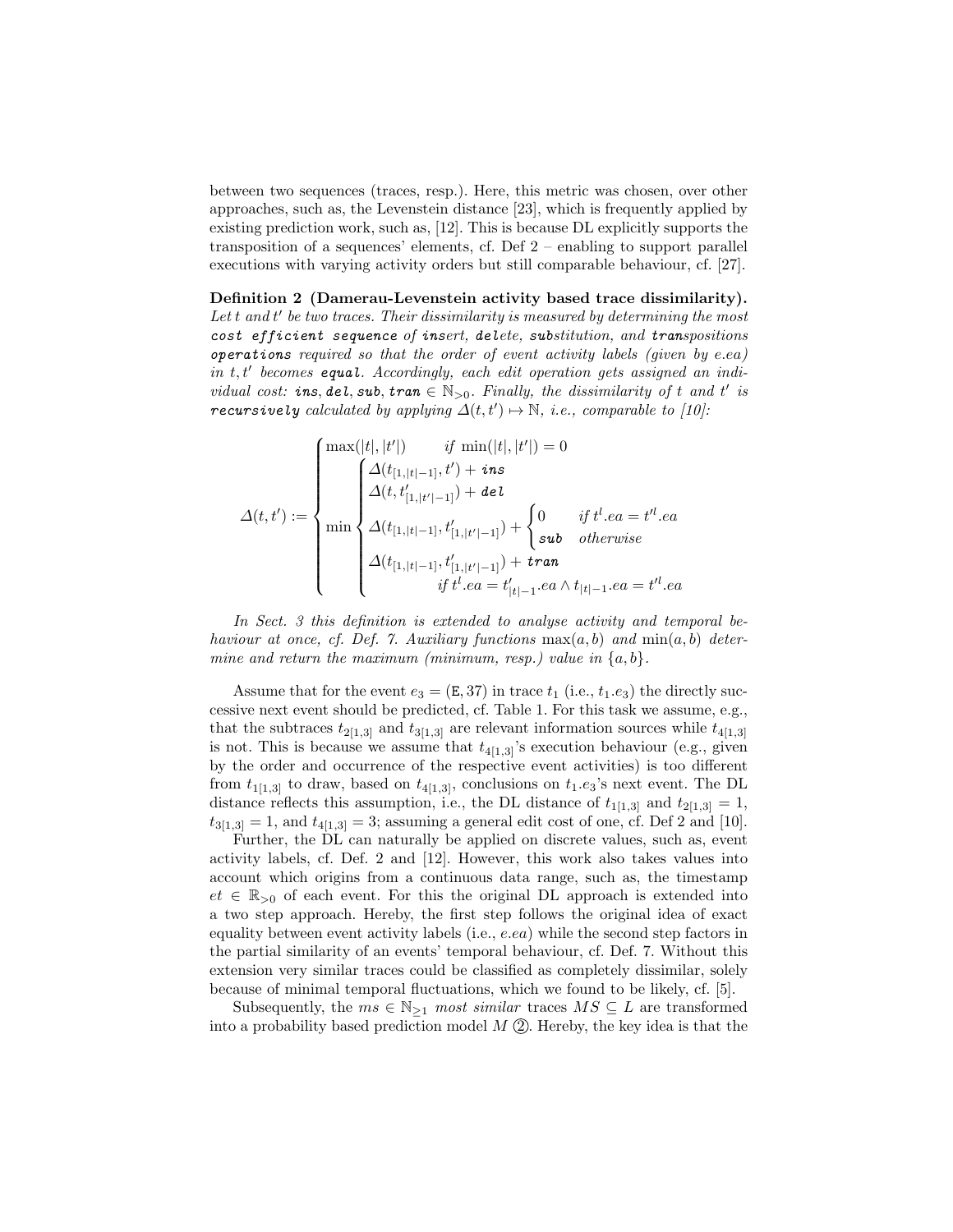most probable behaviour, based on the most relevant traces, should become the predicted behaviour. To implement this key idea the proposed approach:

- 1) searches  $\forall t \in MS$  the events  $er \in t$  which are most representative for the last known (i.e., most recently occurred) event in  $p$  (i.e.,  $p^l$ ), cf. Def. 2; to
- 2) extract the directly successive event of each event er as a potential representation of probable successive behaviour for  $p<sup>l</sup>$ , cf. Def. 3; and
- 3) stores extracted information in  $M$ , which is inspired by weighted histograms, cf. Def. 4. The weights represent the relevance of extracted behaviour based on the similarity between  $p$  and the traces the behaviour was extracted from.

**Definition 3 (Prediction behaviour extraction).** Let  $p \notin L$  be a trace for which the next event should be predicted. Let further  $MS \subseteq L$  hold historic traces  $(t \in MS, resp.)$  which were found to be similar to p. Finally, for each trace t the events with an index in the range of  $[|p|-|p|\cdot s, |p|+|p|\cdot s]$  are analysed. Hereby,  $s \in \mathbb{R}$  controls which indexes "around" |p| are taken into consideration. Behaviour extraction function  $ext(p, MS, s) \mapsto L$  extracts (sub) traces by:

 $ext(p, MS, s) := \{t_{[1, i+1]} \in MS | i \geq (|p| - |p| \cdot s) \land i \leq (|p| + |p| \cdot s) \land t_i \cdot ea = p^l \cdot ea\}$ 

Taking the indexes into account enables to represent our assumption that there is a correlation between the position of an event in a trace and its successive events. For example, it was observed that for a given process typically a correlation between the number of already traversed loop iterations and the likelihood that another iteration occurs (or not) can be found. Accordingly, the number of iterations (roughly represented by the event index) also has an impact on the to be predicted successive events. We factor this observation in by focusing on events which have a similar *index* than the last event in  $p$  (i.e.,  $|p|$ ).

Assume that for  $t_1.e_3 = (E, 37)$ , i.e.,  $p = t_1_{[1,3]}$ , cf. Table 1, the successive activity should be predicted while  $MS = \{t_2, t_3\}$ . For this, a set of all possible subtraces  $PS := ext(p, MS, s)$  is extracted from the traces in MS for which the same activity, as given in  $t_1.e_3.ea = E$ , occurs roughly at the same index as the last event in  $p(p^l.ea = E)$  so  $MS = \{ \langle (A, 49), (E, 54), (F, 61) \rangle, \langle (A, 49), (E, 54),$  $(F, 61), (E, 68), (B, 69), \langle (A, 40), (F, 45), (E, 49), (F, 51) \rangle$  when  $s = 0.3$ , cf. Def. 3.

From the subtraces given in  $PS$  the prediction model  $M$  is formed, cf. Def. 4. For this, the last two events  $(t^l \text{ and } t_{|t|-1})$  of each (sub) trace  $t \in PS$  are extracted and its weight is determined by its reciprocal DL distance to  $p$ , so:

Definition 4 (Weighted prediction model). Let PS hold subtraces from L which were identified as relevant behaviour sources because of their similarity to p to form the prediction model  $M := \{(t^l, t_{|t|-1}, 1/(\Delta(t, p) + 1)) | t \in PS\}$ Hereby, for each  $m \in M$ ;  $m := (e_1, e_2, w)$  holds two events  $e_1$  and  $e_2$  and a weight  $w \in \mathbb{R}_{>0}$  representing the subtrace similarity based relevance of m for the current prediction task at hand, such as, activity or timestamp prediction.

Subsequently,  $M$  is used to predict event activities, cf. Def. 5, and timestamps, cf. Def.  $8 \text{ } \textcircled{3}$ . For the sake of understanding solely the prediction of activities is described here while the timestamp prediction is given in Sect. 3.4.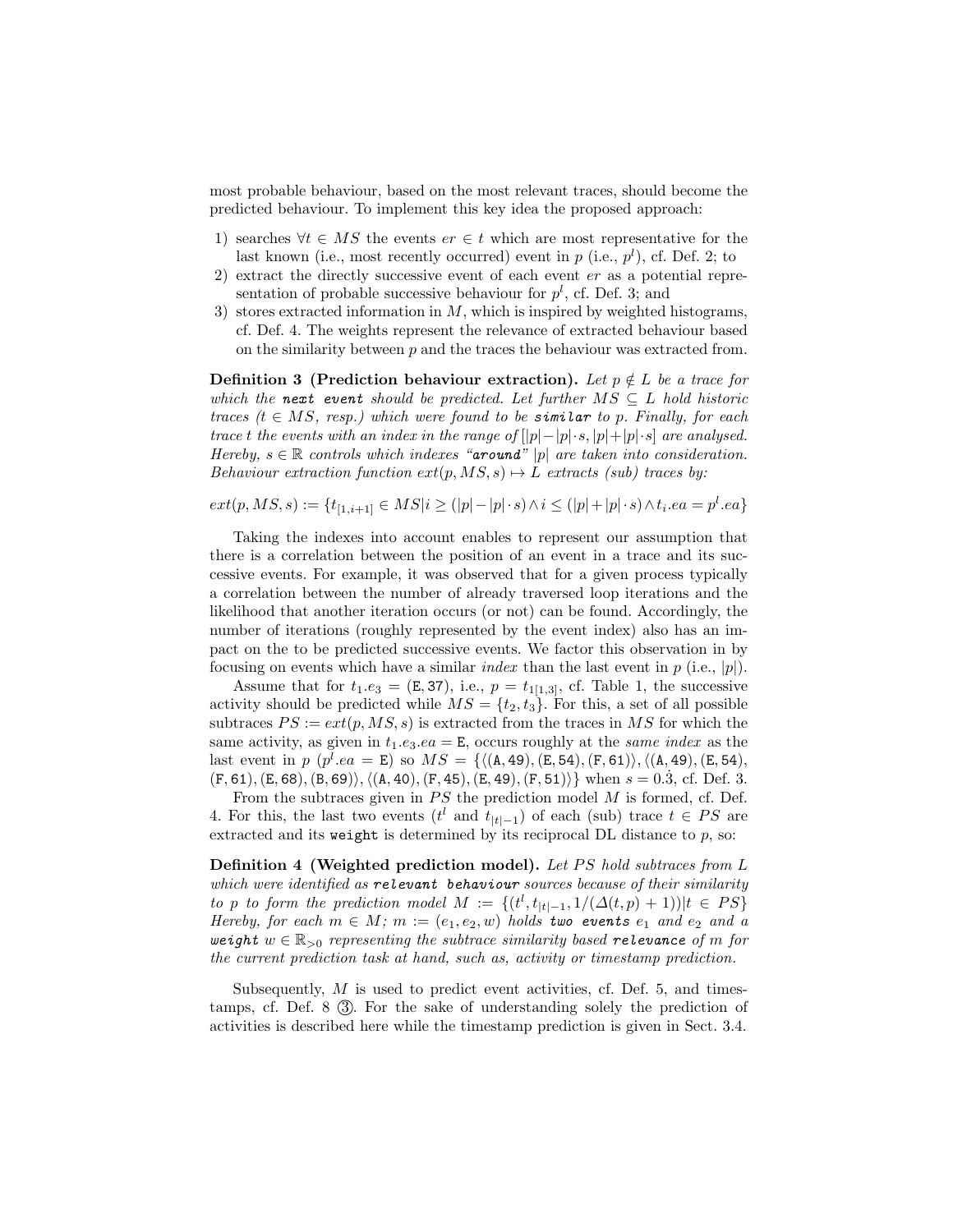Definition 5 (Predicting activities). Let M be extracted relevant behaviour (i.e., the prediction model), cf. Def. 4. Prediction function  $pa(M)$  predicts the most probable activity to be executed **next** for p (after  $p^l$  resp.) by  $pa(M) \mapsto ea$ .

$$
pa(M) := \{v | (v, \cdot, \cdot) \in M, \forall (v', \cdot, \cdot) \in M; sa(M, v) \geq sa(M, v')\}^{0}.
$$

hereby  $sa(M, v) := \sum_{m \in M} m.w$  where  $m.e_1.ea = v.ea, i.e.,\ sa(M, v)$  sums up the weights in  $M$  for a given event  $v$  based on the events' activity  $v.ea$ . This enables the identification of the most probable activity to be executed next.

For example, when predicting the successive event for  $t_1.e_3 = (E, 37)$  then  $M = \{ (F, \cdot, 0.5), (B, \cdot, 0.3), (F, \cdot, 0.3) \}$ ; this prediction model is visualised in Fig. 2. Based on that model M,  $pa(M) = F$  as the summed up weight for F is 0.83. In comparison the second most probable activity B only achieves a summed up weight of  $0.\overline{3}$  – cf. running example in Table 1. Here, in Section 2, we have outlined the proposed event activity prediction approach; in Section 3 it is extended to predict temporal behaviour (event timestamps).

# 3 Probability based Predictive Temporal Monitoring

This section gives additional details on the approach set out in Fig. 1. It focuses on the prediction of temporal behaviour (i.e., p's next event timestamp). Note, that the prediction of the next events' activity was already outlined in Sect. 2.

### 3.1 Applying Intervals to Analyse Continuous Variables

The similarity calculation and prediction approach proposed in Sect. 2 can naturally be applied to discrete values, such as, activities (labels, resp.). However, to apply them to values which origins from a continuous data range, such as, timestamps or timespans, they must be extended to prevent the generation of largely incorrect prediction results: similar temporal behaviour would be recognised as dissimilar due to minor temporal fluctuations. For this, we propose to represent continuous values as intervals, cf. [4]. This increases the flexibility as slightly varying temporal business process execution behaviour is still recognised as similar as, for example,  $t_1.e_1.e_t =$ 1,  $t_2.e_1.e_1 = 3$  both fit in the interval [0, 4].

Next activity prediction model





In the following the temporal process execution

behaviour in  $L$  (to define intervals and perform predictions) is represented as timespans. Here, such timespans refer to the time which has passed between two directly successive execution event observations. This enables to predict the most probable timespan between the last known event (i.e.  $p^{l}$ ) and the time of execution of the to be predicted next/successive process execution event activity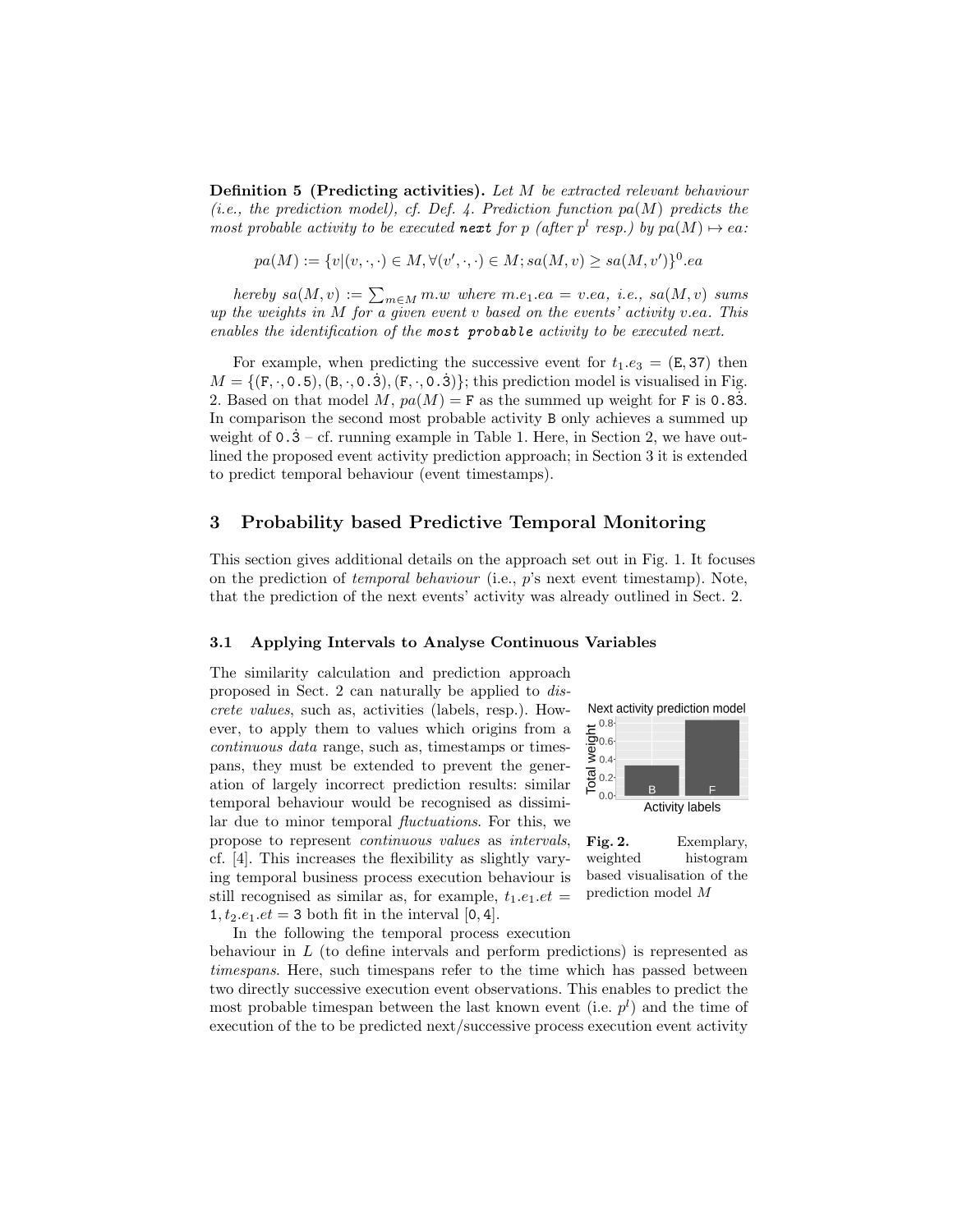– which can subsequently be mapped on  $p$ 's next event execution timestamp while not being affected by fluctuations in the specific event execution times. For example, the timespan between  $t_1.e_5 \rightarrow t_1.e_6$  and  $t_3.e_5 \rightarrow t_3.e_6$  is equal (i.e., 6) while the individual event timestamps are different (e.g.,  $t_1.e_5.et = 47$ ,  $t_3.e_5.et = 57$ , cf. Table 1.

**Definition 6 (Timespan extraction).** Let L be a set of execution traces and  $a, a'$  two activities for which all timespans should be extracted from  $L$ . Extraction function  $ate(a, a', L) \mapsto \{d_1, \dots, d_n\}$  extracts  $\forall t \in L$  the timespans  $(d \in \mathbb{R}_{\geq 0})$ between directly successive executions of the activities  $a, a'$  as a multiset:

 $ate(a, a', L) := \{ |e.et - e'.et| | t \in L; e, e' \in t; e.ea = a \wedge e'.ea = a' \wedge e = \bullet e' \}$ 

The timespan extraction starts by selecting a pair of activities (i.e., a and  $a'$ ). Subsequently all traces in  $L$  are searched for directly successive events (i.e.,  $e_i, e'_{i+1}$  where  $e.ea = a$  and  $e'.ea = a'.$  Finally the timespan d between  $e, e'$  is calculated by executing  $d = |e.e^{-t} - e' . et|$ , cf. Def. 6. Accordingly, for the running example in Table 1:  $ate(\mathbf{A}, \mathbf{E}, L) = \{6, 5\}$  (from  $t_1$  and  $t_2$ ) when  $a = \mathbf{A}$  and  $a' = \mathbf{E}$ .

To determine the size and amount of intervals required to represent the extracted timespans the Freedman-Diaconis rule [4] is utilised. It determines, for a given list of timespans X, i.e.,  $X = ate(a, a', L)$ , a suitable interval size:  $int(X) := 2 \cdot (IQR(X)/\sqrt[3]{|X|})$  where  $IQR(X)$  is the interquartile range for X.

Based on the prerequisites given in Def. 6 and the Freedman-Diaconis rule multiple auxiliary functions for temporal behaviour are defined. These functions are applied, in the following, when predicting the most probable timespan which has to pass after the timestamp  $p^l.e$  till the next execution event can be observed, cf. Sect. 3.3 (i.e., enabling the prediction of the next events' timestamp).

First,  $bc(a, a', L) := [(max(X) - min(X)) / int(X)]$  where  $X := ate(a, a', L)$ . It determines the number of intervals the timespans between two successive activities  $a, a'$  can be divided in – based on the behaviour in L. Secondly,  $bi(e, e', L) := \{i | i = 0, \cdots, bc(e.ea, e'.ea, L); mi(X, i) < d; mx(X, i) \geq d\}^0$  where  $d = |e_{i}e_{i} - e'_{i}e_{i}|, X := ate(e_{i}e_{i}, e'_{i}e_{i}, E_{i}), mi(X, i) = min(X) + int(X) \cdot i$  and  $mx(X, i) = mi(X, i) + int(X)$ . It determines how many intervals i must be summed up to cover the timespan  $d$  between the directly successive events  $e, e'.$ 

Finally,  $bt(e, e', L) := \lceil min(X) + int(X) \cdot bi(e, e', L) + int(X)/2 \rceil$  maps timespans/intervals which are related to the events  $e$  and  $e'$  (based on  $L$ ) on a single value based on the interval size identified by  $int(X)$ . This is utilised in Section 3.3, for example, to determine if given pairs of events have equal/similar temporal behaviour. Further,  $bt(e, e', L)$  is applied when determining the most propable timespan between  $p^{l}$  an the to be predicted next execution event occurrence.

Given the example traces in Table 1 the auxiliary functions would behave as follows:  $bc(F, E, L) = 2$ , i.e., the Freedman-Diaconis rule determines that two intervals (here:  $[4, 6.4]$  and  $[6.4, 8.8]$ ) are required to cover the timespan between the activities  $F \to E$  for L's traces. Hereby,  $X = \{7, 7, 4, 6, 7\}$  and  $int(X)$  becomes 2.4. Accordingly, the first interval always starts at  $min(X)$  and has a size of  $int(X)$ . Subsequent intervals always start at the end of the previous one. Additional intervals, if necessary, are generated till all timespans in X are covered.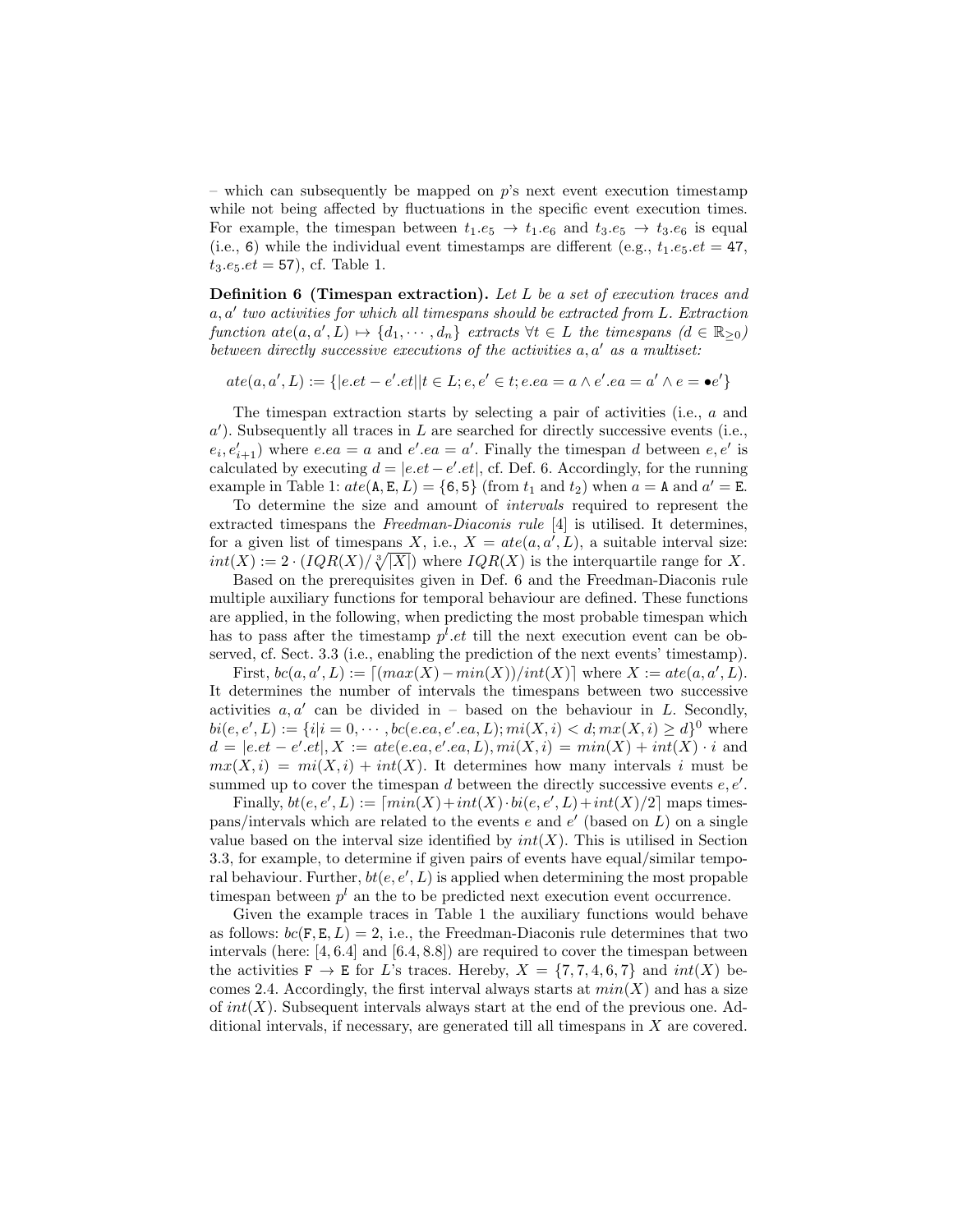In this example  $bi(t_1.e_4, t_1.e_5, L) = 1$ , i.e., the timespan between  $t_1.e_4 \rightarrow t_1.e_5$ is covered by the second interval (which is  $[6.4, 8.8]$ ) as the timespan between both events is 7. Finally,  $bt(t_1.e_4, t_1.e_5, L) = [4 + 2.4 \cdot 1 + 2.4/2] = [7.6]$ . Based on these auxiliary functions the Damerau-Levenshtein distance metric (DL), cf. Def. 2, is extended to incorporate temporal process execution behaviour.

#### 3.2 Temporal Behaviour based Trace Similarity

Sect. 2 argues that the relevance of historical execution traces  $t \in L$ , for the prediction of future events, for a given incomplete trace  $p$ , is related to the similarity between  $p$  and  $L$ 's traces. So, Sect. 2 applies the DL distance to measure activity focused trace similarities. However, the unaltered DL algorithm is too sensible to be applied on continuous data, such as, timestamps or timespans. This is because temporal behaviour is frequently fluctuating, e.g., the timespan between two activity executions is sometimes a bit shorter or longer. Such fluctuations would result in determining similar execution behaviour (traces) as completely dissimilar. So, we propose to extend the DL algorithm to address this limitation.

Definition 7 (Extended Damerau-Levenstein operation cost). Let  $e, e'$ be two events in L's traces. Further, let  $c \in \mathbb{N}_{>0}$  be the cost assigned to a chosen DL edit operation, such as, ins. The individual operation cost, taking the temporal differences into account for e, e', is calculated by  $tc(c, e, e') \mapsto \mathbb{R}$ .

$$
tc(c, e, e') := \begin{cases} c & \text{if } eqa(e, e') = false \\ co(c, e, e', L) & \text{if } eqa(e, e') = true \land eqt(e, e', L) = false \\ 0 & \text{if } eqa(e, e') = true \land eqt(e, e', L) = true \end{cases}
$$

where  $eqa(e, e') := e.ea = e'.ea \land \bullet e.ea = \bullet e'.ea$  and  $eqt(e, e', L) := bi(e, \bullet e, L) =$  $\textit{bi}(e', \bullet e', L)$  determine if the activity (eqa(e, e')) or timespan interval (eqt(e, e', L)) of e, e' and their directly preceding events are equal. Further  $co(c, e, e', L) :=$  $c \cdot (1 - (|bi(e, \bullet e, L) - bi(e', \bullet e', L)|)/bc(e.ea, e'.ea, L))$  calculates the relative edit cost if  $eqa(e, e') =$  true and  $eqt(e, e', L) =$  false. The latter is the case if the activities represented by both events are equal but the temporal behaviour is not.

The proposed extension of the DL algorithm, cf. Def. 2 and Def. 7, replaces the cost variables ins, del, sub, tran with a cost function  $tc(c, e, e')$ ; where  $c \in$  $\{\texttt{ins}, \texttt{del}, \texttt{sub}, \texttt{tran}\}$  represent the configured costs and  $e, e'$  represent two events to be compared. Hereby three scenarios can emerge: 1) unequal event activity: full cost (i.e., c); 2) equal activity, dissimilar temporal behaviour: fraction of c, relative to the temporal dissimilarity; 3) equal activity and timespan interval:  $\cos t = 0$ . The following examples are based on the running example given in Table 1 and cover all three scenarios given above with exemplary event pairs:

- 1) **Unequal event activity**: e.g.,  $t_1.e_1 = (A, 23)$  and  $t_2.e_2 = (E, 54)$ ,  $cost = c$ ;
- 2) Equal activity, dissimilar temporal behaviour:  $t_1.e_5 = (E, 47)$  and  $t_3.e_3 = (E, 49)$  both cover the same activity (i.e., equal activity label,  $t_1.e_5.ea =$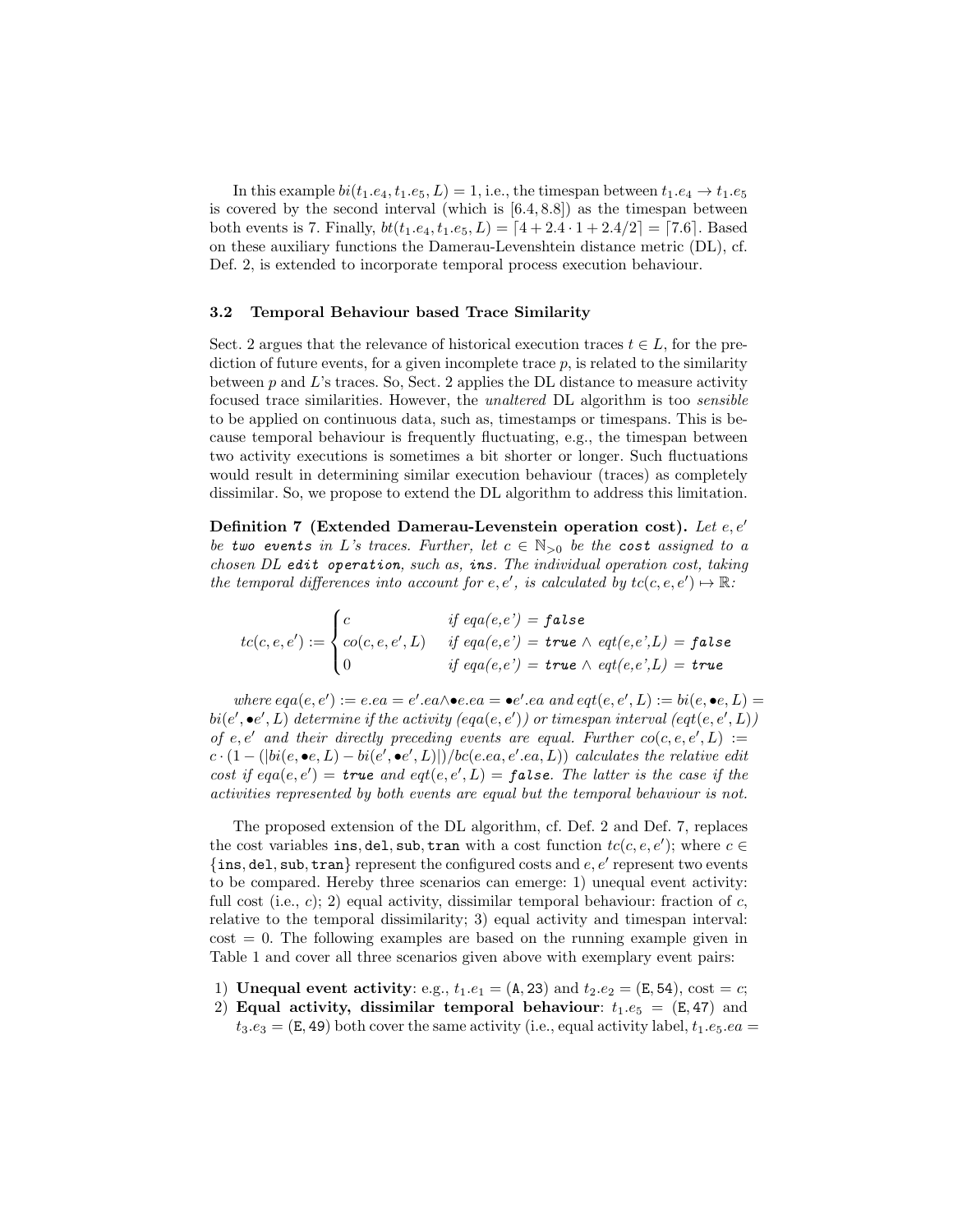$t_3.e_3.ea$ ). Accordingly, the timespan d between these two events  $(t_1.e_5$  and  $t_3.e_3$ ) and their relative directly preceding event (i.e.,  $t_1.e_4$  and  $t_3.e_2$ ) is analysed to take temporal differences into account: for the activity transition  $F \to E$  five timespans can be extracted from L, such that,  $ate(F, E, L)$  =  ${7, 7, 4, 6, 7} = X$ . For this  $int(X) = 2.4$ , such that, two timespan intervals become relevant, first, [4, 6.4] representing  $t_3.e_3$  and, secondly, [6.4, 8.8] representing  $t_1.e_5$ . So both events are represented by different adjacent intervals, such that, the cost becomes  $c \cdot (1 - (0 - 1))/2 = c \cdot 0.5$ ; and finally

3) Equal activity and temporal behaviour: e.g.,  $t_1.e_6 = (D, 53)$  and  $t_3.e_6 =$ (D, 63). For these events the activity and the transition timespan (i.e., 6) interval from the preceding events is equal, i.e., the dissimilarity/edit cost=0.

### 3.3 Temporal Behaviour: Predicting Event Timestamps

Predicting timestamps of upcoming/next events follows the same key idea as the prediction of upcoming event activities, cf. Def. 5. However, instead of directly predicting the most probable next event execution timestamp an indirect approach is applied. So, the proposed approach predicts the most probable timespan between the last known activity execution event in  $p$  (i.e.,  $p<sup>l</sup>$ ) and the most probable occurrence of the "to be predicted" next event. For this, initially, comparable to the activity prediction, the model  $M$ , which holds the most relevant behaviour for the current prediction task, is formed, cf. Sect. 2 and Def. 8.

Definition 8 (Predicting timespans). Let M be extracted relevant behaviour in L where  $m \in M$ ;  $m := (e_1, e_2, w)$ , cf. Def. 5. Here the weight  $w \in \mathbb{R}_{\geq 0}$  is calculated by using the DL algorithm given in Def. 2 and its extension given in Def. 7, i.e., the proposed cost function; which enables to take temporal dissimilarity into account. Further, let  $mwp \in \mathbb{R}_{>0}$  control the minimum relevant relative weight to handle highly fluctuating temporal behaviour. Finally, function  $pt(M, mwp) \mapsto \mathbb{R}_{\geq 0}$  predicts the most probable timespan, which is expected to pass after  $p^l$  et, till p's next execution event (activity execution) will be observed:

$$
pt(M, mwp) := \left\lceil \frac{\sum_{i=0, (at, \cdot, o) \in SF}^{o} at}{\sum_{(\cdot, \cdot, o) \in SF} o}\right\rceil
$$

assuming  $MF := \{(e_1, e_2, w) \in M | e_2 \ldots e_n = pa(M)\}\$  filters M based on the activity prediced by  $pa(M)$  and  $gt(m) = bt(m.e_1, m.e_2, L)$  determines an average timespan for m;  $MFF(at) := \{m \in MF|gt(m) = at\}$  filters MF based on the average transition timespan. Further,  $S := \{(at, g, o) | m \in MF; at := gt(m), o :=$  $|MFF(at)|, g := \sum_{m \in MFF(at)} m.w\}$  maps triplets in MF onto average interval driven timespans along with the relevant metadata. Finally,  $minW(S, mwp) :=$  ${s, g | s \in S; \forall s' \in S; s.g \geq s.g' \}^0 \cdot mwp \, \text{ determines the minimal relevant weight}$ and  $SF := (s \in S | s.g \geq minW(S, mwp))$  filters S accordingly.

We found that, the behaviour hold by  $M$  can further be focused/filtered. For this the next activity  $a = pa(M)$ , cf. Def. 5, can be predicted and utilised to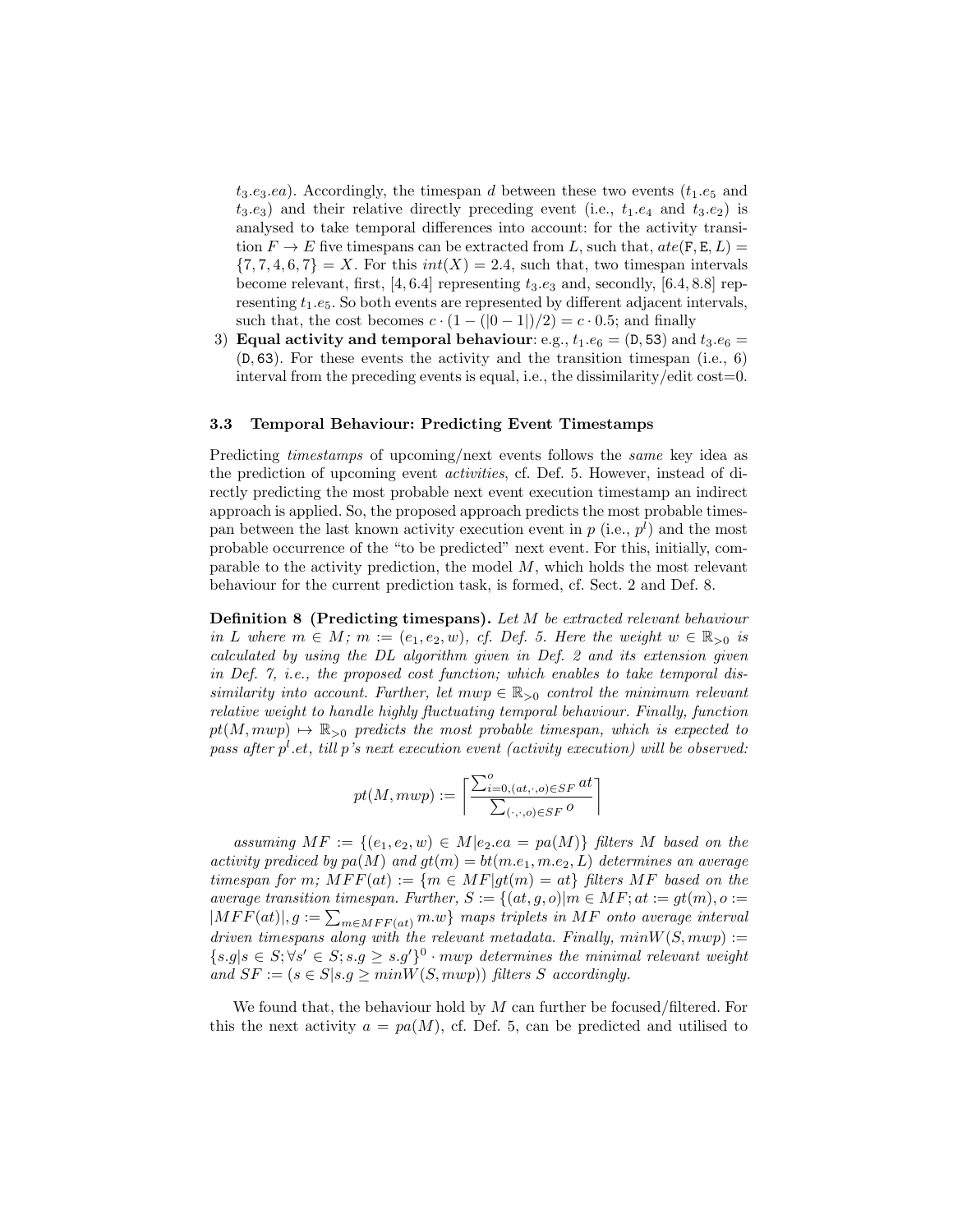remove all triples from  $m \in M$  where  $m.e_2.ea \neq a$  (such that, M becomes MF). Hereby, the data is further condensed to only hold the most relevant behaviour which is related to the most probable next activity execution (optional step).

Subsequently, all  $m \in MF$  are condensed to form triplets  $(at, g, o) \in S$ . Hereby a single triplet in  $S$  can represent one or more entries in  $M$ . In each triplet at identifies the relevant average timespan given by  $bt(m.e<sub>1</sub>, m.e<sub>2</sub>, L)$ ,  $g \in \mathbb{R}_{>0}$  represents the summed up weights (cf.,  $m.w$ ), and  $o \in \mathbb{N}_{>0}$  represents the number of entries  $m \in MF$  which were condensed to form this triplet in S. Note, all entries in  $m \in M$  which result in the same  $at := bt(m.e_1, m.e_2, L)$  are mapped on the same triplet in  $S$ . Finally, the triplets in  $S$  are utilised to predict the timespan till p's next execution event will most probably be observed.

For this, all  $s \in S$  are filtered to identify the ones which have a  $s.g \geq$  $minW(S, mwp)$  where  $mwp \in \mathbb{R}_{>0}$ . Here, the user chosen  $mwp$  enables to handle situations were multiple timespans have an equal or close probability. For example, it was found that when timespans are heavily fluctuating (e.g., from minutes to days) between successive events in  $L$  then the Freedman-Diaconis rule does not choose the interval sizes perfectly. In such cases a large amount of observations is assigned, for example, in two adjacent intervals which would, if only the most probable timespan is determined, result in large prediction errors.

The use of *mwp* enables to take this into account. So, *not* the single most probable timespan is used but the average timespan of the mwp "most probable" ones. For this, the average timespans (i.e., at) of the filtered  $(SF := (s \in S | s.g \geq s])$  $minW(S, mwp))$  triplets  $(at, g, o) \in SF$  are multiplied by o and summed up. Finally, the resulting summed up timespan is divided by the summed up number of condensed entries (cf.  $o$ ) of all relevant triples to determine the most suitable average timespan between the last known and the, to be predicted, next event.

Assume that, based on the running example in Table 1, the timespan between  $t_1.e_4$  and  $t_1.e_5$  ( $\mathbf{F} \to \mathbf{E}$ ) should be predicted (i.e.,  $p = t_{1,1,4}$ ). Assuming that  $ms =$ 4; all traces  $t_2, t_3, t_4$  are relevant. Accordingly,  $M = \{((F, 61), (E, 68), 0.289),$  $((F, 45), (E, 49), 0.227), ((F, 51), (E, 57), 0.217), ((F, 30), (E, 37), 0.2)$ } when  $s = 1$ and a general DL edit cost of 1 is assumed (following related raw DL distances were calculated: 2.46, 3.4, 3.59, 4). Hereby, the first triplet, is motivated by  $t_2$ , the last triplet from  $t_4$  and the remaining ones represent behaviour from  $t_3$ .

In this example,  $MF = M$ , i.e, as  $pa(M) = E$  filtering M has no effect. Subsequently,  $S = \{(5.2595, 0.444, 2), (7.7785, 0.489, 2)\}\$ as two intervals  $([4, 6.519]$ and  $[6.519, 9.038]$  need to be created when mapping the triplets from  $MF$ ;  $int({7, 4, 6, 7}) = 2.519$ . When assuming  $mwp = 0.9$  then  $minW(S, mwp) =$ 0.4401 (i.e.,  $0.489 \cdot 0.9$ ) so that both triplets in S are identified as being relevant, such that  $S = SF$ . Accordingly  $pt(M, mwp) = [(5.2595 + 5.2595 + 7.7785 +$ 7.7785)/(2+2)] = 7 which matches to the observed timespan for  $t_1.e_4 \rightarrow t_1.e_5$ .

#### 3.4 Predicting future Execution Events

Predicting the next execution event  $en := (ea, et)$ , cf. Def. 1, for an incomplete execution trace  $p$  requires to predict the events' activity  $en.ea$  and timestamp en.et. [27] found that both are interdependent. Accordingly, this work initially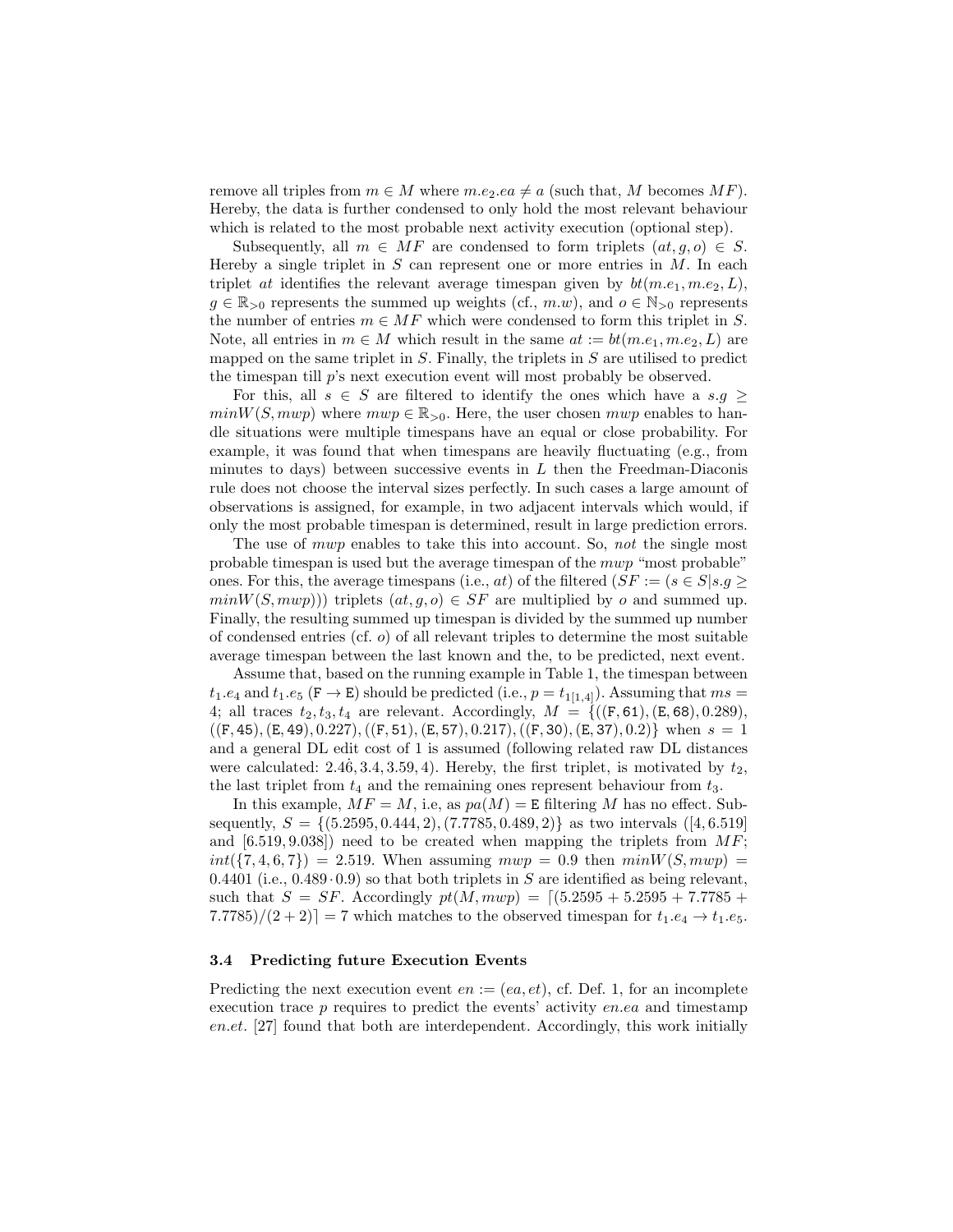predicted, based on Def. 5, the next activity en.ea. Subsequently en.ea can be applied when prediction the timespan  $d \in \mathbb{R}_{\geq 0}$  between the last known event  $p<sup>l</sup>$  and en.et. Hence, for predicting en.et the most probable timespan d between  $p^l$ .et and en.et is predicted, cf. Def. 8, and added to  $p^l$ .et to get en.et :=  $p^l$ .et+d.

#### 3.5 Fostering Understandability and Trust

Recent predictive monitoring approaches are commonly applying blackbox like prediction techniques, such as, neural networks, see Sect. 5. For those approaches typically an outstanding prediction performance (e.g., a high activity prediction accuracy) is reported. However, simultaneously they fall short when required to:

- 1) explain alternative futures which were not classified as being most probable;
- 2) explain the aspects which motivated the specific prediction results; or
- 3) understand how and why a prediction result would most probably change when adapting the prediction logic, configuration, or model in certain ways.

We assume, that these drawbacks limit the acceptance and applicability in the respective predictive monitoring target group (e.g., management or production planning staff). For example, when only providing the most probable futures but not providing any alternatives expert knowledge can hardly be incorporated into the prediction. However, based on expert knowledge a user can decide, e.g., that not the most probable, but the second or third most probable activity will most probably be observed next, potentially, because of some external factors which cannot (or not yet) be grasped by the prediction algorithms, cf. [19].

Further, providing information also about less probable futures enables to perform random walks, cf. [14]. Those enable, for example, to depict and clarify how multiple potential futures will unfold – enabling users to build trust into the results and quickly grasp the related uncertainty and potential developments. For this, we assume, that the low number of simple configuration parameters, applied here, is advantageous, i.e., it gives the users a simple "knob" to play with and explore different configurations, predictions, and futures quickly, cf. [19].

The proposed approach can support users during result and prediction process interpretation based on weighted histogram like visualisations which can directly be derived from the generated and utilised weighted prediction models  $M$  and  $MF$ , cf. Fig. 2. We assume that this enables users to grasp, but also learn, for example, how a (potential) configuration change has affected the performed prediction steps and results – fostering trust and understandability, cf. [28]. However, the question remains if the listed limitations of blackbox like prediction work may not be acceptable given the overall prediction performance of such neural network based techniques. To address this question, the following section will evaluate the feasibility of the proposed approach and compare it with multiple state-of-the-art predictive monitoring approaches.

## 4 Evaluation

The evaluation utilises real life process execution logs from multiple domains in order to assess the prediction quality and feasibility of the proposed approach,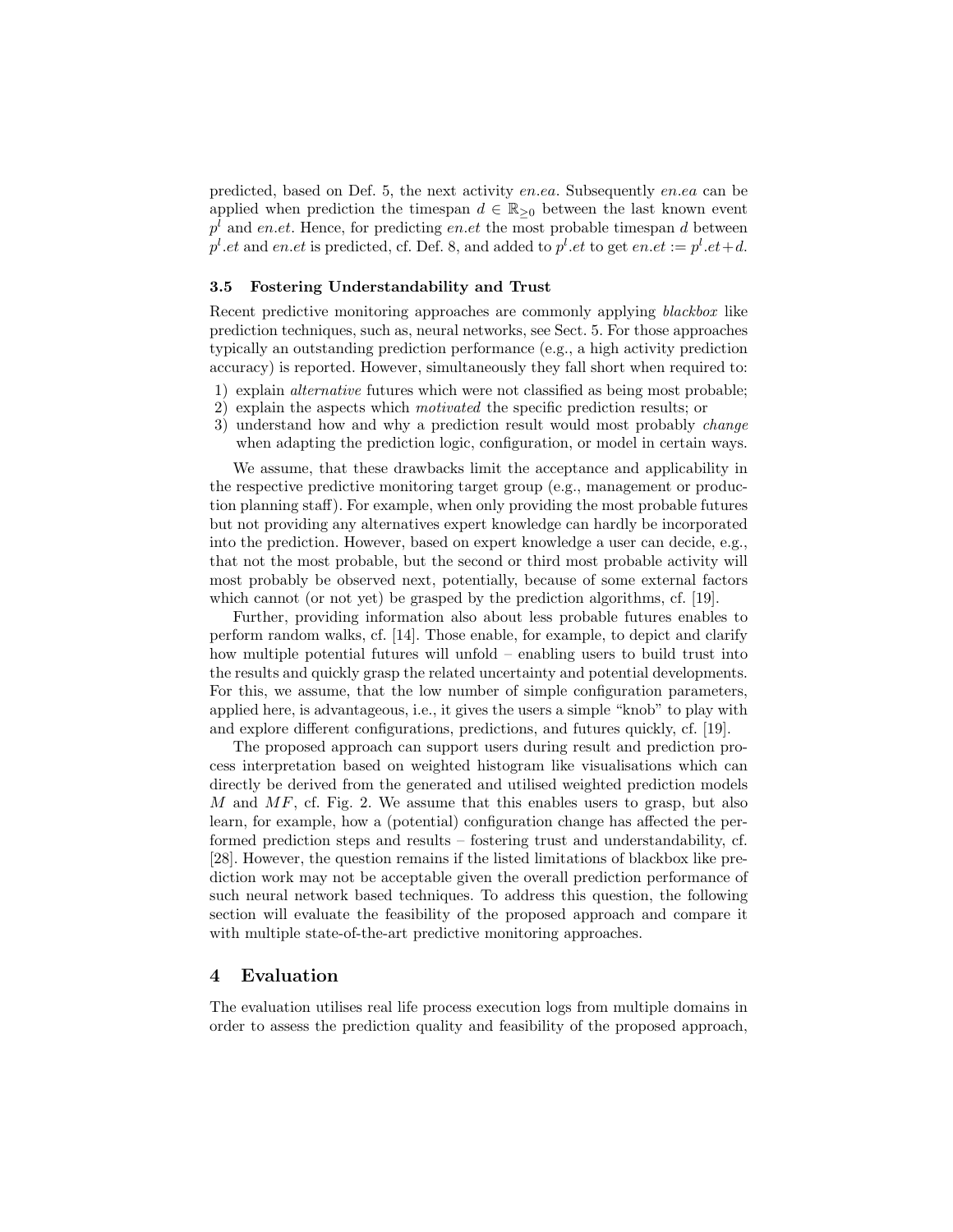namely: BPI Challenge 2012<sup>2</sup> (BPIC) and Helpdesk<sup>3</sup>. Both logs are also utilised by existing state-of-the-art approaches, such as, [27] – enabling to compare the proposed approach with multiple alternative approaches: [1, 16, 6, 27]. Hereby, we especially focus on incorporating neural network based prediction approaches as those are generally assumed as outperforming probability based ones, such as, the one proposed in this work, cf. [27]. Overall the evaluation, execution logs, and how the evaluation is carried out is similar to [27] to ensure comparability. **BPIC 2012 log:** The BPIC 2012  $log^2$  is provided by the Business Process Intelligence Challenge (BPIC) 2012 in conjunction with a large financial institution. It contains traces generated by the execution of a finance product application process. This process consists out of one manually and two automatically executed subprocesses: 1) application state tracking; 2) handling of application related work *items*; and 3) offer state tracking. The comparison approaches, such as, [27] are only interested in the prediction of manually performed events. Accordingly, this and the comparison work narrow down the events to the work items subprocess to ensure comparability. The same motivation resulted in filtering this log to only contain events whose type is defined as complete. Overall 9,657 traces with 72,410 execution events were retained for the work items subprocess. Helpdesk log: This log<sup>3</sup> is provided by an Italian software company and contains execution traces generated by a support-ticket management process. Each trace starts by generating a novel ticket and ends with closing the ticket when the related issues were resolved. Overall the utilised process consists of 9 activities while the log holds 3,804 traces which consist of 13,710 execution events. We assume the helpdesk log as being more challenging than the BPIC log. This is because the temporal fluctuation is larger and the number of activities is higher while the amount of traces, from which behaviour can be learned, is lower.

Comparison approaches: The proposed approach is compared with seven alternative prediction approaches described in [1, 16, 6, 27]. Four of those can be categorised as probability based techniques which apply finite state automata or transition systems. The latter can further be subdivided into set, bag, or sequence abstraction – depending on the applied transition system building and abstraction techniques. Three approaches apply neural networks. Either in the form of Recurrent Neural Networks (RNN) – which incorporate feedback channels between the neurons a network is composed of – or Long Short-Term Memory (LSTM) based neural networks. The latter (LSTM) were found to deliver consistent high quality results in a wide range of domains by coupling neural networks with the capabilities to "remember" previous internal states, cf. [27].

### 4.1 Metrics and Evaluation

This section analyses the feasibility of the presented prediction approach. For this, two metrics are applied to determine and compare the prediction result quality of multiple prediction approaches. First, Mean Absolute Error (MAE)

 $\frac{2}{12}$  DOI: 10.4121/uuid:3926db30-f712-4394-aebc-75976070e91f

<sup>3</sup> DOI: 10.17632/39bp3vv62t.1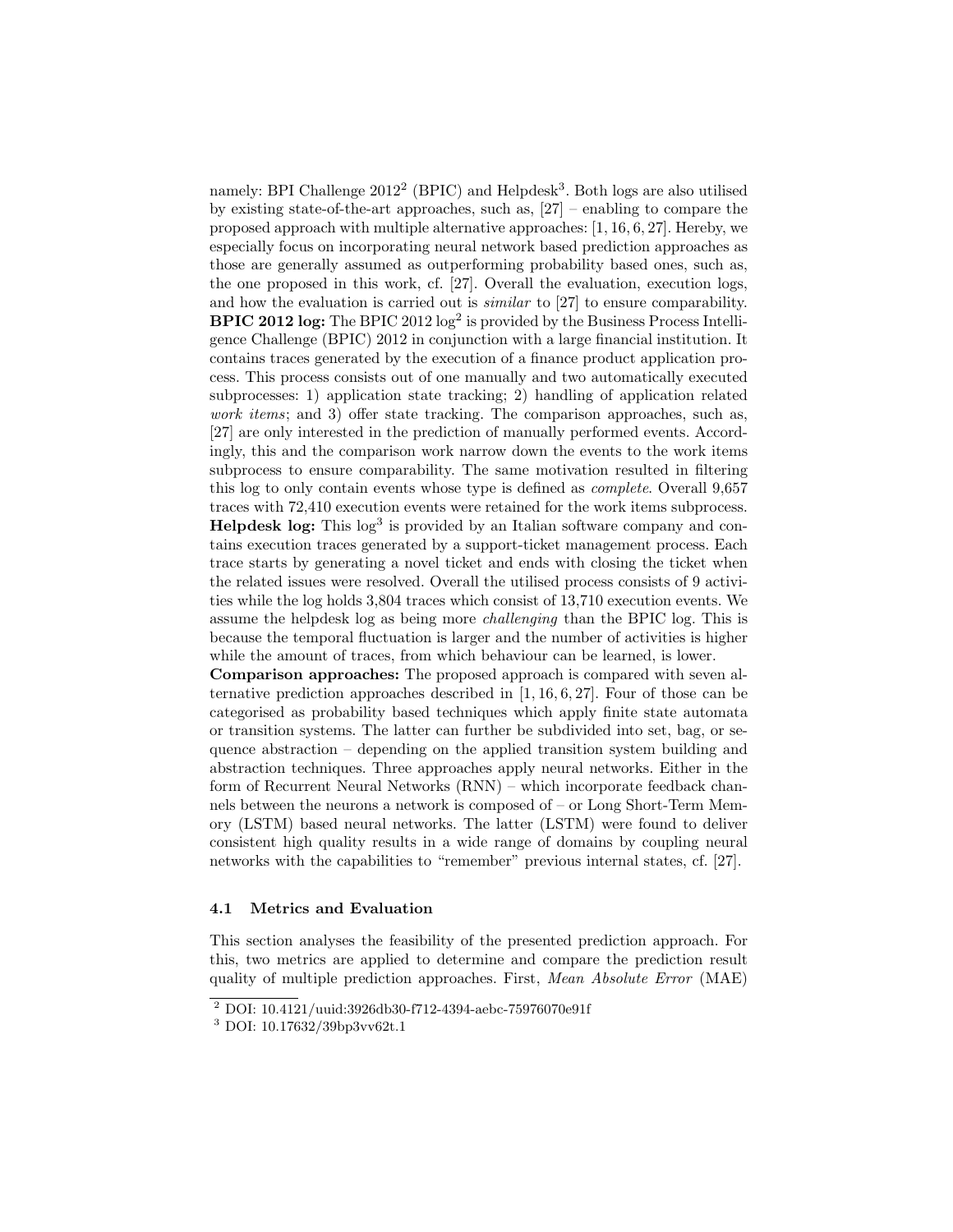is utilised to analyse the prediction quality for temporal behaviour, i.e., the difference between the observed real event timestamps in the given log traces and the predicted event timestamps. Hereby, MAE was chosen as it is less affected by outliers, where the timespan between two events is unusually large, cf. [27], than other approaches, such as, the Root Mean Square Error. Secondly, for activity prediction the accuracy is measured. For this, the percentage of predicted events for which the predicted and the observed event activities are equal is determined.

While performing the evaluation the first 2/3 of the chronologically ordered traces hold by the logs are utilised as training data, e.g., to form prediction models. The remaining  $1/3$  of the traces are utilised to evaluate the activity and event timestamp prediction performance of the proposed and comparison approaches (testing data). For this, basically, all possible subtraces with  $t_{[1,n]}$ where  $2 \leq n \leq |t|$  are generated from the testing data and the  $n + 1$  event (activity and timestamp) is predicted. Note, that only subtraces with a size of  $\geq$  2 are used so that sufficient behaviour is known to base the prediction on, cf. [27]. Further, the evaluation results were only calculated once as the proposed approach contains no random aspects, i.e., deterministic results were observed.

#### 4.2 Evaluation Results

The results were generated based on the BPIC 2012 and Helpdesk process execution logs. The implementation was found to execute the required preparatory (e.g., similar trace extraction) and next event prediction steps fast enough to output the predicted events almost instantaneously (i.e., below one second).

It was found that this performance could only be achieved because the proposed approach filters and separates the given traces into traces which are relevant or non-relevant for the prediction task at hand. This significantly reduces the amount of data which must be processed during the main prediction steps. Further, the initial similarity based relevance calculations were found to be executed quickly. Computationally intense temporal behaviour focused calculations and their results can be stored and reused for multiple predictions in a row. This suggests an applicability onto even larger process repositories and execution logs.

Primary tests were applied to identify appropriate configuration values for each log and prediction task – which are summarised in Table 2. This is  $ms \in$  $\mathbb{N}_{>0}$ , i.e., the amount of most similar traces hold by  $MS, s \in \mathbb{R}$ , i.e., the index spreading control variable for the prediction behaviour extraction, cf. Def. 3, and,  $mwp \in \mathbb{R}$  which enables to configure how less probable temporal behaviour is incorporated to compensate less than ideal interval definitions which can stem from heavily fluctuating temporal execution behaviour, Def. 8. Finally,  $ps \in \mathbb{N}_{>0}$ controls the maximum number of events which are taken into account during the similarity calculation by creating and using a subtrace with the length of at most ps events (e.g.,  $t_{[|p|-ps, |p|]}$ ) for the similarity based trace relevance analysis.

Different configurations were used for different prediction tasks (activity vs. timestamp) and logs to reflect the unique characteristics of each task and log. Given the low amount of simple numeric configuration values those can, likely, also be automatically optimised and defined based on computer algorithms. In,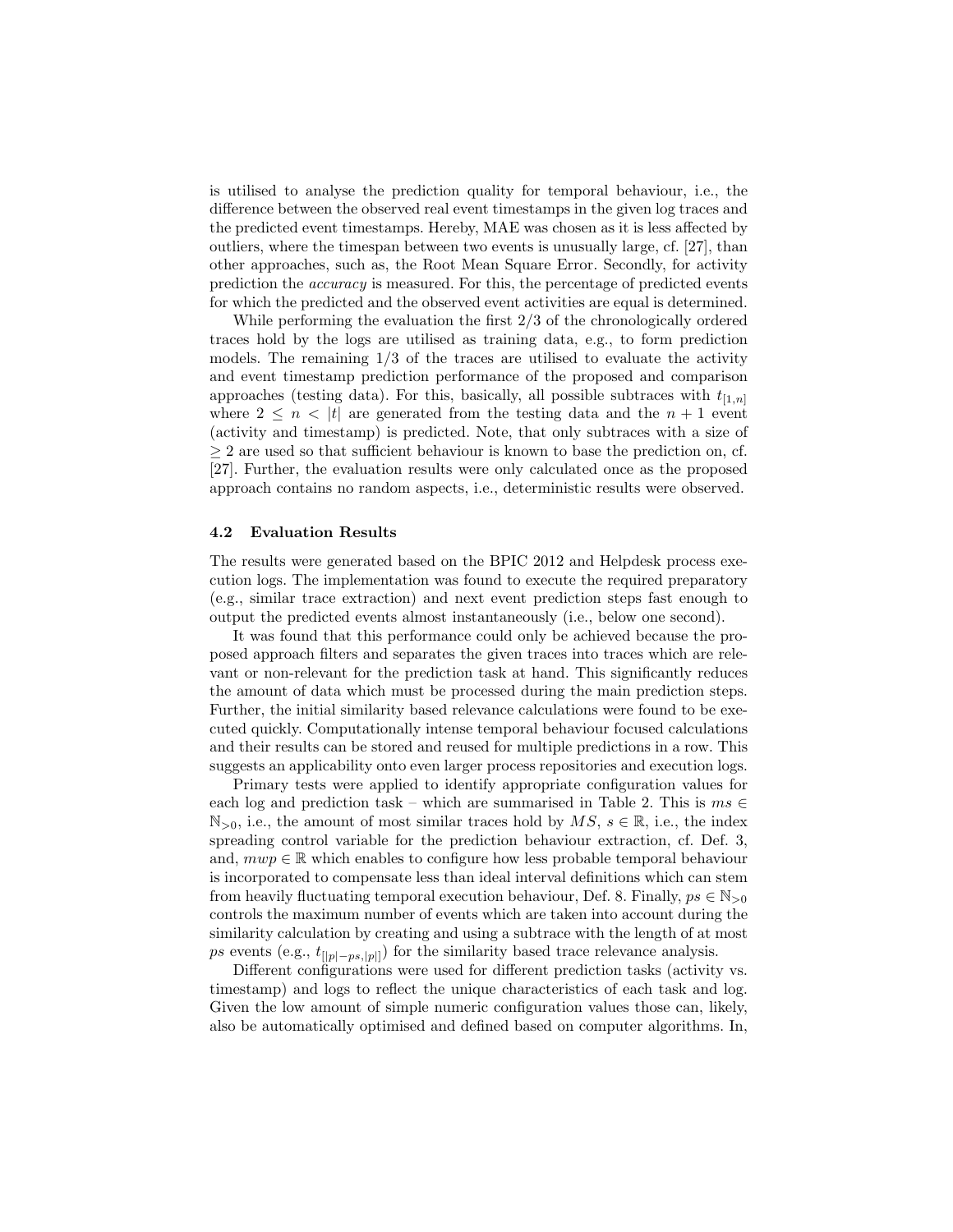general, it was observed that choosing an overly high value for the configuration variables ms, s, and mwp could result in being affected by irrelevant behaviour and noise while too low values could result in not extracting sufficient behaviour for the prediction task at hand. In comparison, the value ps seems to mainly affect the amount of computational effort which must be invested (higher=more).

Finally, following edit costs are utilised for the original and the extended DL algorithm:  $del = 2$ ,  $sub = 3$ ,  $tran = 2$ ,  $ins = 1$ . Hereby, each cost was chosen based on our assumption how strongly the related edit operation (e.g., to delete an event) would affect the effective trace behaviour. For example, sub was defined as three as it combines a delete (cost 2) and insert (cost 1) operation at once. In comparison tran "solely" moves events towards a new trace index.

Table 2. Evaluation configuration for each execution log and prediction task

| Configuration                          | ms  | -S               | mwp              | $\mathit{ps}$ |
|----------------------------------------|-----|------------------|------------------|---------------|
| <b>BPIC</b> Event Activity Prediction  | 200 | 0.2              | 0.05             | 10            |
| Helpdesk Event Activity Prediction     | 10  | 0.1              | 0.05             | 10            |
| <b>BPIC</b> Event Timestamp Prediction | 50  | 0.2 <sub>1</sub> | 0.2 <sup>°</sup> | 20            |
| Helpdesk Event Timestamp Prediction    | 200 | 0.2              | 0.2 <sub>1</sub> |               |

The achieved evaluation results are summarised in Table 3 (event timestamp prediction) and 4 (event activity prediction) for all compared approaches (bold = best). As can be seen, the proposed probability based approach consistently outperforms the alternative probability and neural network based comparison approaches for all logs. Overall, an average improvement of 5% for the event timestamp and 4% for the event activity prediction can be observed over the best performing comparison approach given in [27]. In general, we found that the observed advantage, of the proposed approach, over the compared approaches is even increasing when the analysed process execution behaviour along with the prediction task becomes more challenging. This indicates that the observed advantage would further increase at more challenging prediction tasks/behaviour.

Further it was found that the time, but also computational effort which is required to prepare and execute the predictions is substantially lower for the proposed approach than for the compared neural network based approaches. For example, the authors in [27] utilise an expensive professional high end NVidia Tesla k80 GPU and still need between "15 and 90 seconds per training iteration"  $[27, p. 483]$  – of which, typically, tens of thousands are required for a single neural network to achieve reasonable results. Moreover, multiple prediction models (neural networks) must be prepared for each process and sub-trace length, i.e., for  $t_{[1,2]}, t_{[1,3]}, t_{[1,4]} \cdots t_{[1,n]}$  where  $n \in \mathbb{N}_{>0}$  is the longest expected trace length: if traces become longer than  $n$ , approaches, such as, [27] are no longer applicable.

In comparison cheap general purpose processors used in today's office PCs are sufficient for the proposed approach to quickly perform predictions. This enables users to dynamically and quickly explore the impact of different configuration values and the related futures – which we assume as helpful when in need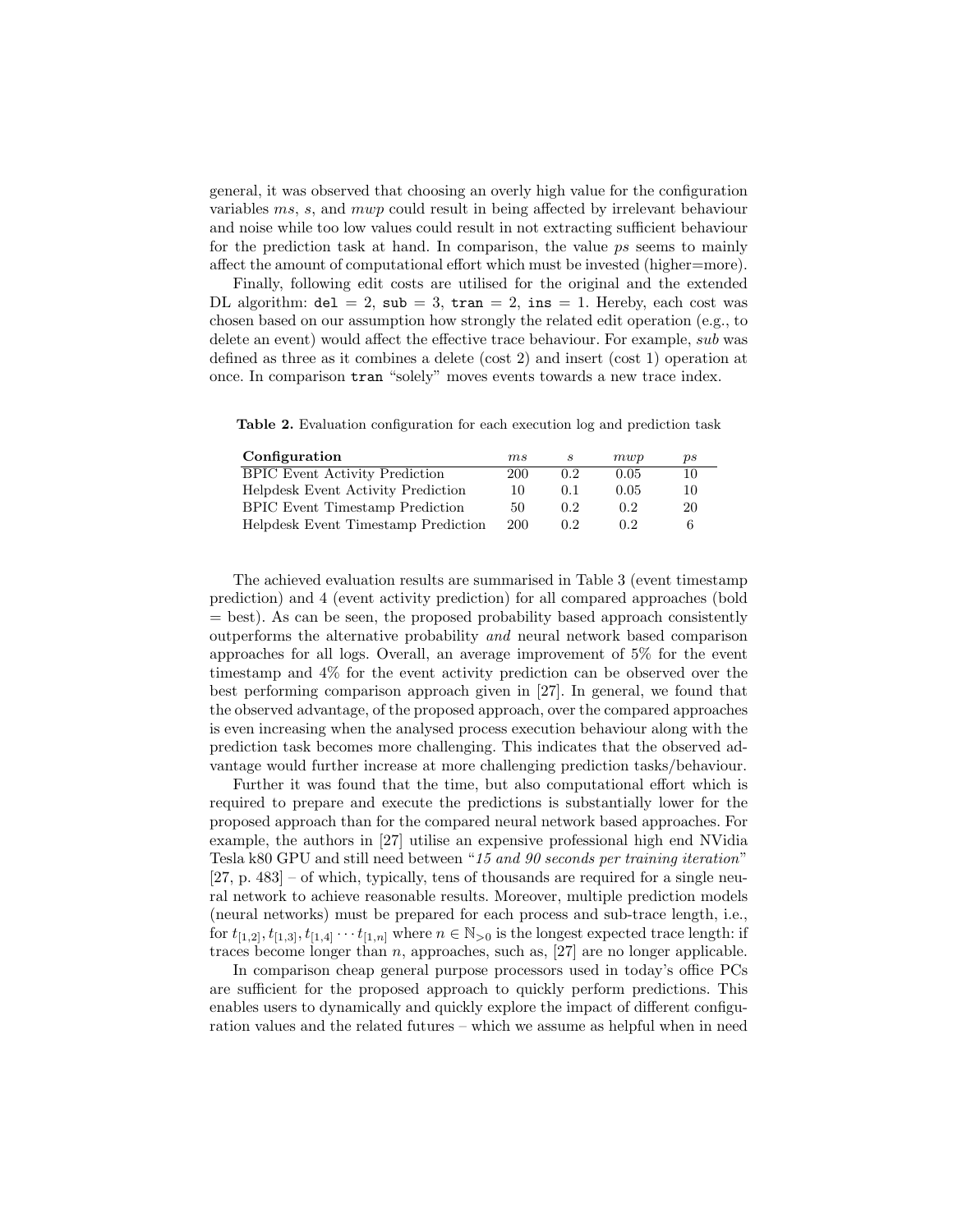to understand the unfolding of complex process executions. Finally, given the computational performance of the proposed approach it is not necessary to execute lengthy prediction model preparations for individual sub-trace lengths, i.e., there is no predetermined upper limit on the trace lengths which are supported.

Table 3. Evaluation Results: Execution Event Timestamp Prediction MAE

|                  | Mean Absolute Error (MAE) in days |      |                                                                 |                         |      |                   |  |  |
|------------------|-----------------------------------|------|-----------------------------------------------------------------|-------------------------|------|-------------------|--|--|
|                  |                                   | Set. | Bag                                                             | Sequence LSTM Recurring |      |                   |  |  |
|                  |                                   |      | <b>Proposed</b> abstraction abstraction abstraction Neural      |                         |      | Neural            |  |  |
|                  |                                   |      | Probability Probability Probability Probability Network Network |                         |      |                   |  |  |
|                  |                                   | 11   |                                                                 | 1                       | [27] | 27                |  |  |
| Helpdesk         | 3.54                              | 5.83 | 5.74                                                            | 5.67                    | 3.75 | 3.98              |  |  |
| <b>BPIC 2012</b> | 1.49                              | 1.97 | 1.97                                                            | 1.91                    | 1.56 | N.A. <sup>4</sup> |  |  |

Table 4. Evaluation Results: Execution Event Activity Prediction Accuracy

|                  | Activity prediction accuracy |                     |                                                 |      |                       |  |  |
|------------------|------------------------------|---------------------|-------------------------------------------------|------|-----------------------|--|--|
|                  |                              | LSTM                |                                                 |      | Finite LSTM Recurring |  |  |
|                  |                              |                     | <b>Proposed</b> Neural automaton Neural         |      | Neural                |  |  |
|                  |                              |                     | Probability Network Probability Network Network |      |                       |  |  |
|                  |                              | [16]                | 61                                              | [27] | [27]                  |  |  |
| Helpdesk         | 0.77                         | $\overline{N}.A.^4$ | $N.A.^4$                                        | 0.71 | 0.66                  |  |  |
| <b>BPIC 2012</b> | 0.77                         | 0.62                | 0.72                                            | 0.76 | N.A. <sup>4</sup>     |  |  |

This evaluation shows the feasibility of the proposed approach. However, due to space restrictions the user focused application benefits, compared to related neural network based approaches, are only discussed, but not yet evaluated, cf. Fig. 2 – which will be done, based on user studies, in future work, cf. Section 6.

# 5 Related Work

Overall, it was found that existing work mainly addresses four areas: a) predicting the next event  $[27]$ ; b) estimating remaining execution times  $[27]$ ; c) classifying and predicting instance outcomes [9]; and d) predicting risks which could hinder successful instance completions [2]. Here, we assume a) as most relevant.

In general it was observed that early related work was mainly focusing on probability based approaches using transition networks, state automata, (Hidden) Markov Models, frequent (sub) sequences, and fuzzy logic, cf. [25, 17, 18, 7]. Later work, mainly starting in 2015, heavily focused on neural networks, initially,

<sup>4</sup> Results denoted as "N.A." are not available as the compared/related work does not cover the respective log or prediction task during its respective evaluation.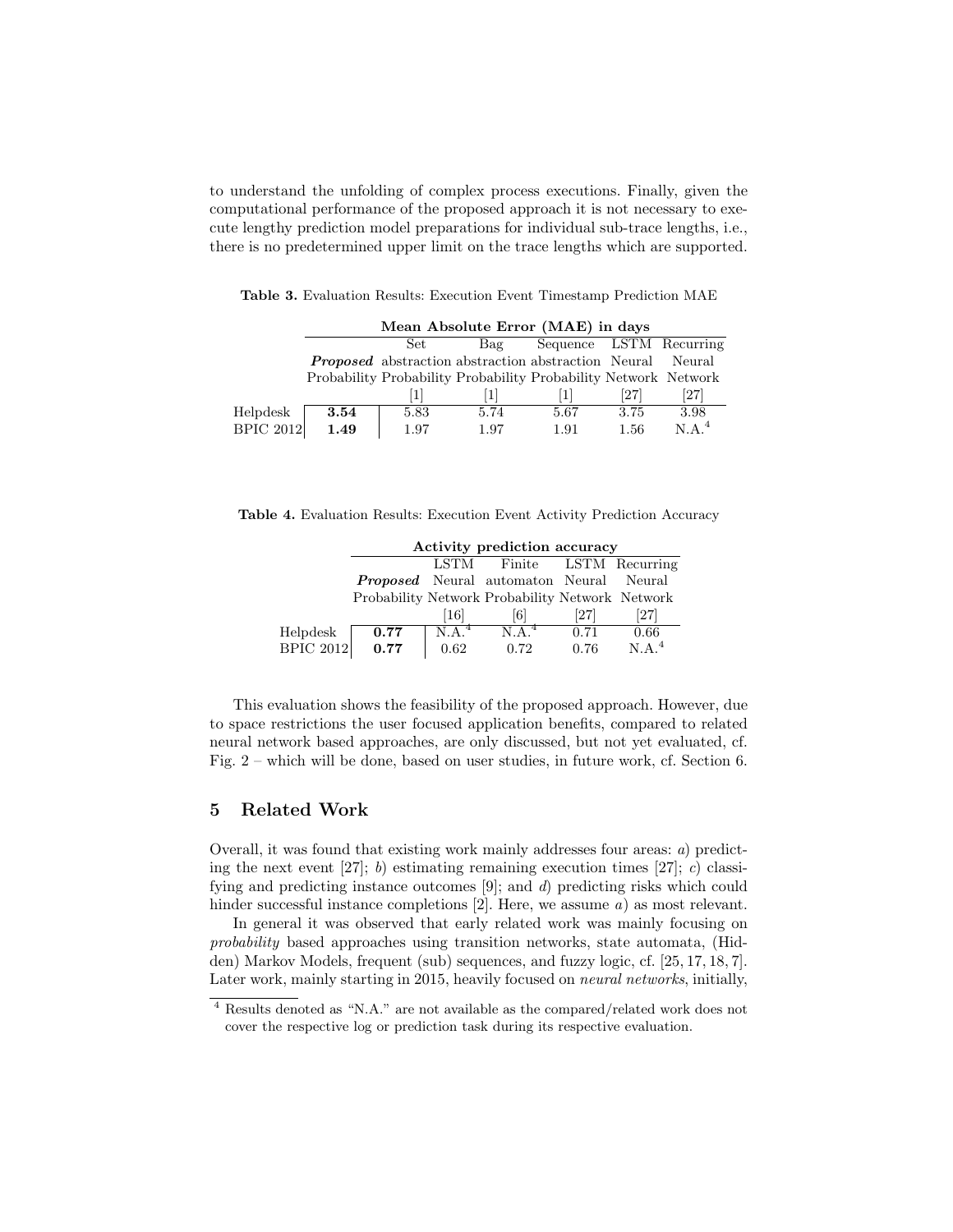starting with recurring neural networks (RNN) and later extending RNNs with Long Short Term Memory (LSTM) capabilities, cf. [18, 27, 13, 15]. Extending neural networks with LSTM capabilities enables the neurons, a neural network is composed of, to remember historic internal "states" over arbitrary time intervals, cf. [27], resulting in an improved prediction quality. Overall, recent work, such as, [27] has indicated that neural network based approaches significantly outperform alternative approaches, e.g., the probability based ones. However, this should be reconsidered as the probability based approach given in this work was found to outperform both, i.e., RNN and LTSM based neural networks, cf. Sect. 4. Alternative machine learning techniques, such as, Support Vector Regression [8] or (regression) trees [11], seem to be rarely applied – in comparison.

We assume that the reported advantages, cf. [27], of RNN and LTSM based approaches over alternative approaches origin from the memory capabilities of RNN (limited capabilities) and LTSM (extensive capabilities). Hence, LTSM based approaches can factor in a wide range of instant dependent historic states and observations throughout the prediction. In comparison alternative approaches, such as, Markov Chains, heavily focus on the most recently observed event  $(p<sup>l</sup>)$  during the prediction phase without taking previously observed instant behaviour (e.g., the number of loop iterations) sufficiently into account. Further, existing probability based work was found to apply a global prediction approach, namely, incorporating all known historic trace behaviour during each prediction task at hand – even if a majority of the historic traces are unsuitable for this task as they are significantly dissimilar from the instance  $p$  which is predicted upon, cf. [22]. Accordingly, the behaviour representation of previous alternative probability based approaches is assumed by us as overly generic and abstract – resulting in the observed unsatisfying prediction performance and quality.

In comparison the proposed approach builds, on the fly, individual prediction models which are tailored specifically for each incoming novel and unique prediction task – exploiting that it requires only a low amount of computational effort to perform the prediction model generation and to execute the required prediction steps. Accordingly, "optimal" prediction models are generated which factoring in the most similar and so most relevant behaviour – enabling so called "local" prediction, cf. [22]. Section 4 shows that this enables to outperform existing work in the area of activity and timestamp based predictive monitoring.

The dynamic and fast prediction model generation also enables to react quickly on changes, such as, *concept drift*, as time intense training phases, required by alternative machine learning approaches, such as, neural networks, are no longer necessary. Further, this also enables to apply the proposed approach in dynamic flexible online prediction scenarios where the timespan between a) when the most recent execution event becomes available; and  $b$ ) the prediction result becomes obsolete (as the process progressed) is small. This becomes relevant, for example, when execution events are constantly streamed by a process execution engine at a steady high pace, e.g., as production facilities and their ever changing processes cannot be "halted" till a prediction algorithm has drawn a conclusion.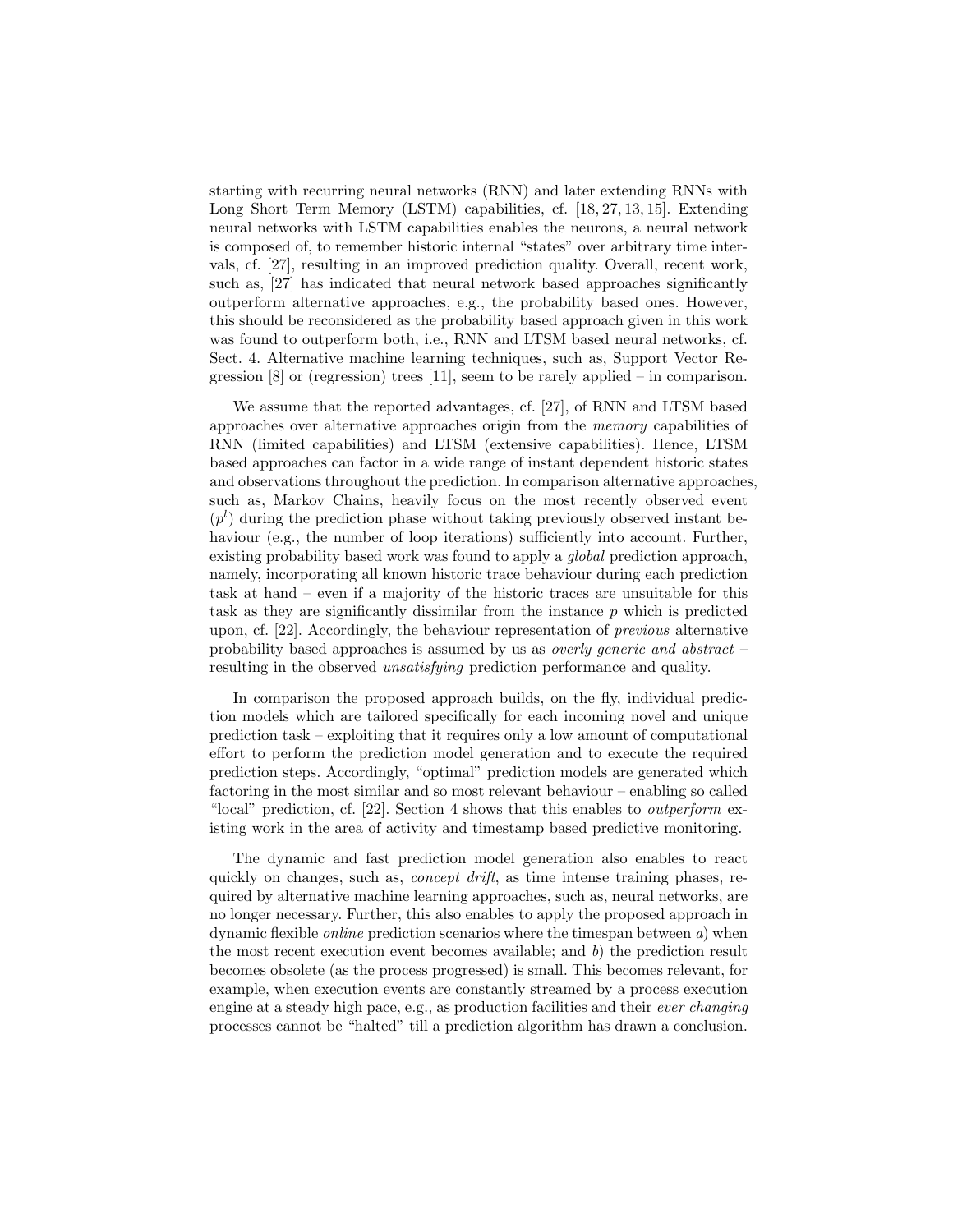# 6 Discussion and Outlook

This paper focuses on two main challenges a) to outperform existing state-of-the-art predictive monitoring approaches (next event prediction); while b) striving to implement a transparent prediction approach to foster the trust users put into the results. We conclude that this paper was able to meet the first challenge as the conducted evaluation shows that we outperform the second best compared prediction approach (based on LTSM neural networks) by 4 to 5 percent.

With regards to the second challenge we assume that the results generated by predictive monitoring approaches can have a significant impact on an organisation. For example, a prediction result could trigger a reorganisation of staff/ project assignments resulting in the fulfilment or, given incorrect results, the violation of SLA agreements. Accordingly, we argue that prediction processes should be transparent and understandable. One the one hand to foster the trust in the results but also to enable experts to draw informed decisions while factoring in their unique domain knowledge. Accordingly, the proposed approach strives to provide a transparent prediction process which enables users to grasp the prediction model and the possible different prediction results. For this the prediction models are deliberately simple, contain all relevant futures along with their probability, and could, as we assume, be visualised as weighted histograms.

Future work will concentrate on two aspects: a) further improving the prediction result quality; and b) evaluating if the proposed approach is capable of fostering the trust in the predicting results, e.g., by providing a transparent and understandable prediction result generation process. The first aspect will be tackled by further extending the proposed approach, for example, by combining it with alternative techniques to incorporate their unique advantages. For the latter we will concentrate on expanding and evaluating the proposed approaches' result and prediction process understandability/transparency. Accordingly, visualisation, cf. Fig. 2, and management tools will be created that enables to handle the provided information (e.g., which potential futures are probable) in an interactive manner. Further, user studies will be performed to assess the benefits of the proposed approach on predictive monitoring driven management decisions. Acknowledgment This work has been funded by the Vienna Science and Technology Fund (WWTF) through project ICT15-072.

# References

- 1. Van der Aalst, W.M., Schonenberg, M.H., Song, M.: Time prediction based on process mining. Information systems 36(2), 450–475 (2011)
- 2. van Beest, N.R., Weber, I.: Behavioral classification of business process executions at runtime. In: Business Process Management. pp. 339–353. Springer (2016)
- 3. Benítez, J.M., Castro, J.L., Requena, I.: Are artificial neural networks black boxes? Transactions on neural networks 8(5), 1156–1164 (1997)
- 4. Birg´e, L., Rozenholc, Y.: How many bins should be put in a regular histogram. ESAIM: Probability and Statistics 10, 24–45 (2006)